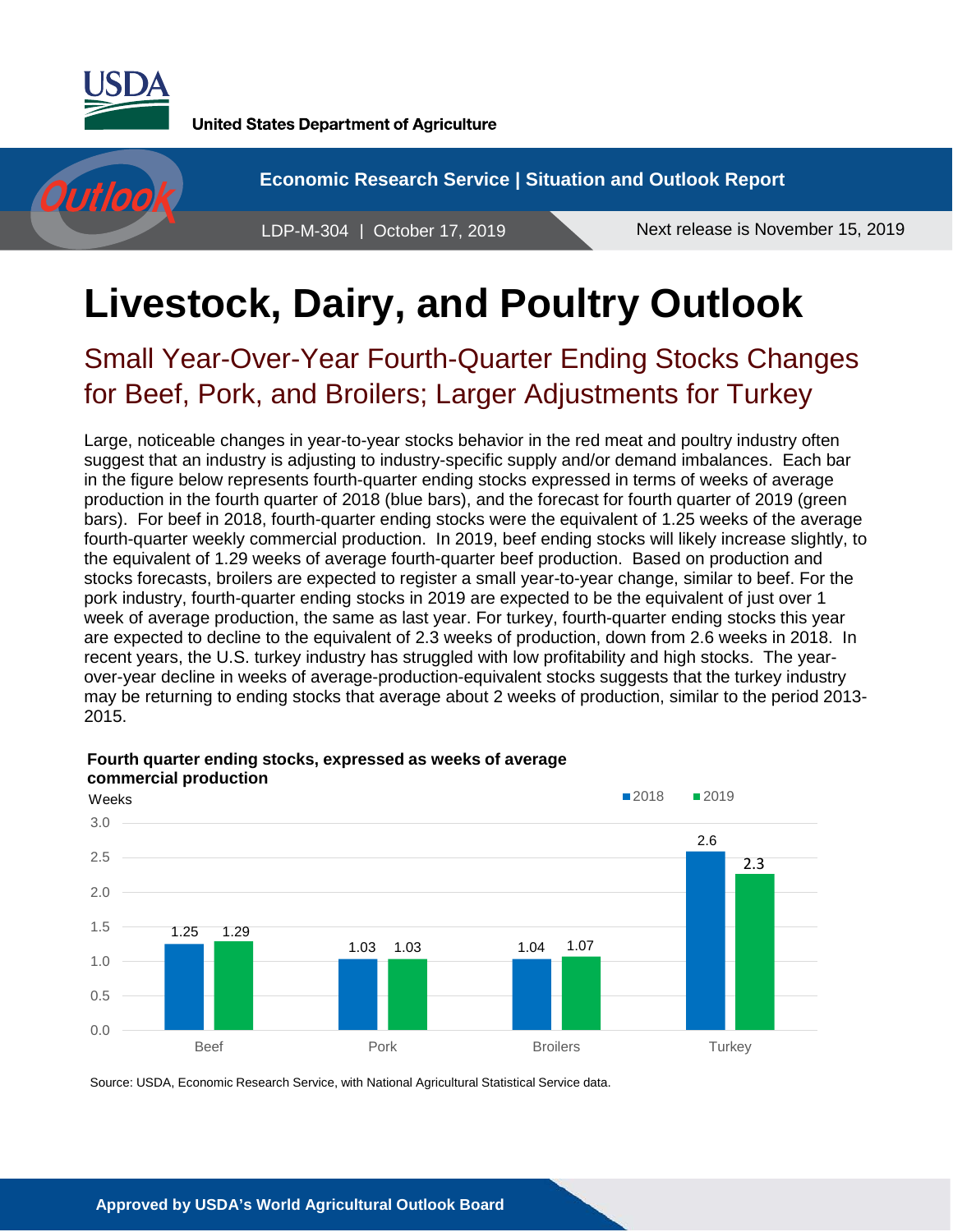**Beef/Cattle:** Beef production in 2019 and 2020 remains relatively unchanged. Cattle prices appear to have recovered from the recent lows following the fire at the Tyson beef plant in August. As a result, the price forecast for 2019 was raised; this price strength was carried into early 2020. U.S. beef exports and imports were down in August. U.S. beef exports to China continue to increase from month to month. Given Asia's growing demand for animal proteins, the 2020 forecast for beef exports was revised higher, while the 2020 forecast for beef imports was revised down.

**Dairy:** The milk production forecast for 2019 has been raised due to higher expected cow numbers and milk per cow. With higher yield per cow expected to carry into next year, the milk production forecast for 2020 has also been raised. With additional tariffs to be assessed on imports of some products from the European Union, import forecasts for 2020 have been lowered on both the milk-fat and skim-solids milk-equivalent bases. Export forecasts for 2020 have been lowered on a milk-fat basis but raised on a skim-solids basis. The all-milk price forecast for 2019 is \$18.40 per hundredweight (cwt), 5 cents higher than last month's forecast. For 2020, the all-milk price forecast is \$18.85 per cwt, unchanged from last month.

**Pork/Hogs:** The September *Quarterly Hogs and Pigs* report indicated a June-August litter rate of 11.11 pigs per litter, which, when coupled with the March-May litter rate of 11 pigs per litter, points towards potentially more rapid growth in the near future. August pork exports were 16 percent higher than a year ago, with increased shipments to China\Hong Kong and South Korea offsetting reduced exports to Mexico and Japan.

**Poultry/Eggs:** Expected third-quarter broiler production was increased on higher than expected September slaughter volumes, and the fourth quarter forecast was raised on hatchery data. For 2020, the production forecast was raised on recent broiler-type pullet chick placement data. Both the 2019 and 2020 ending stock forecasts were revised up on the latest cold storage report and the anticipated increase in production. The third-quarter price forecast was increased on recent price trends, while the 2020 price forecast was revised down on expectations that increased supply will put downward pressure on prices. The third-quarter broiler export forecast was decreased on lower-than-expected demand. The second half table egg production forecast was increased on higher-than-expected lay rates for the remainder of the year, and the 2020 table egg production forecast was also increased. The expected increase in broiler production was the basis for increasing the 2020 hatching egg forecast. Egg stocks were increased based expectations for increased production, as well as on accumulating dried egg inventories. The egg import forecast was revised down on low import volumes. The thirdquarter turkey production forecast was decreased on recent data, while turkey stocks were lowered based on tighter supplies. The fourth-quarter turkey price forecast was increased slightly on recent price trends, and the export forecast was increased on expectations for higher demand.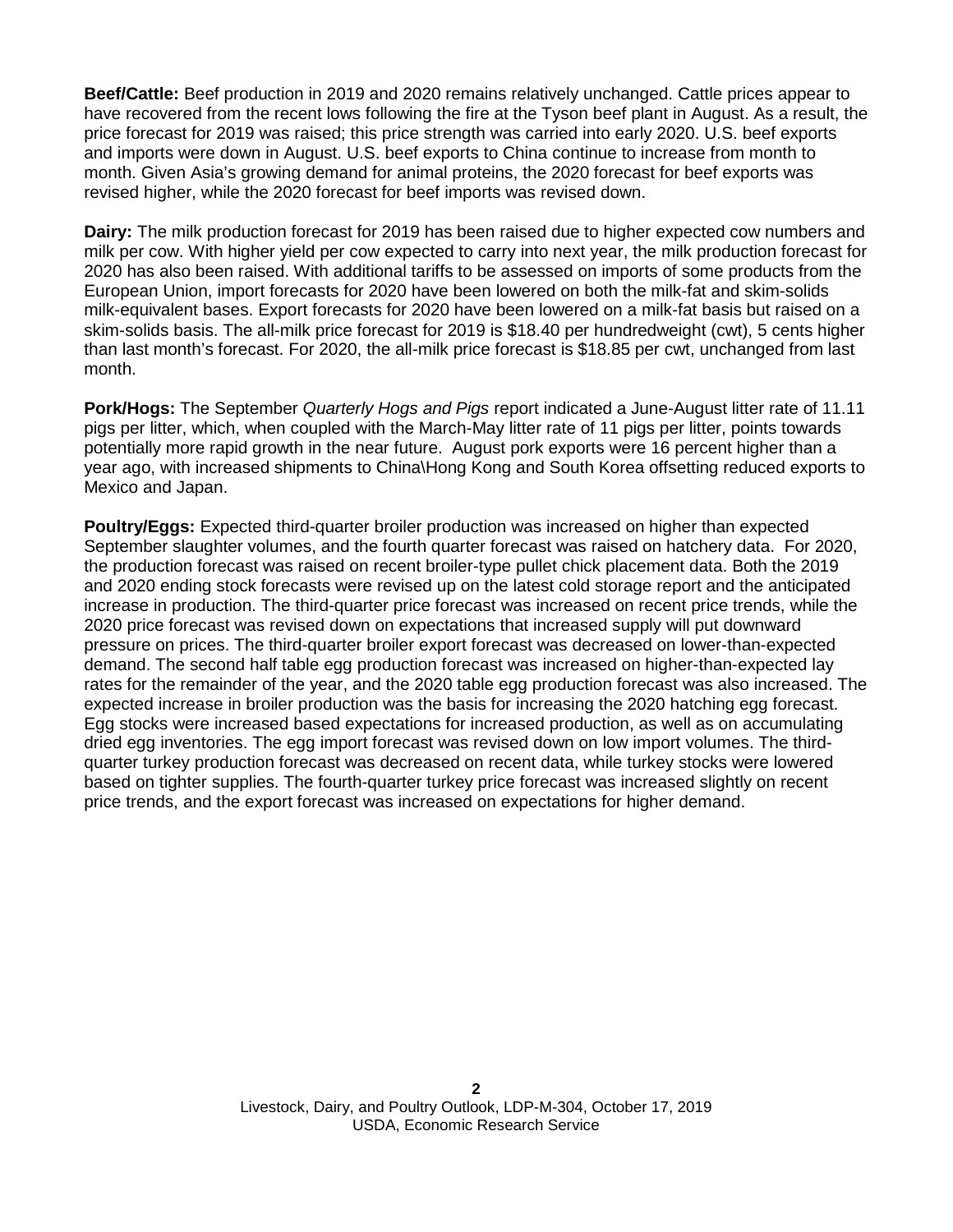## **Beef/Cattle**

#### Russell Knight and Christopher Davis

## Beef Production Relatively Unchanged for 2019 and 2020

The 2019 beef production forecast was reduced by 5 million pounds from last month but remains at a rounded 26.9 billion pounds. The reduction was based on a slower-than-expected pace of fed cattle slaughter that was partially offset by greater expected cow slaughter and slightly higher expected cattle dressed weights. The forecast for 2020 beef production was unchanged from last month at 27.7 billion pounds. However, there was a shift among the quarters due to the expected timing of cattle placements. Based on fewer expected cattle placed in feedlots in third-quarter 2019, fewer fed cattle are expected to be slaughtered in first-quarter 2020, reducing anticipated production by 90 million pounds. Further, a higher expected number of cattle placed in feedlots in fourth-quarter 2019 is expected to raise the number of fed cattle slaughtered in second-quarter 2020, increasing production by 90 million pounds.

## Cattle Prices Rebound

On October 7 at the Oklahoma City National stockyards, sales of feeder steers weighing 750 to 800 pounds were reported at \$147.26 per cwt, more than \$6 above prices reported the week before the fire at Tyson's beef plant in Holcomb, Kansas in August. Further, prices have recovered more than \$12 from the recent low of \$134.80 per hundredweight (cwt) the week of September 9. The National Agricultural Statistics Service *Cattle on Feed* report for September 2019 estimated there were about 9 percent fewer cattle placed in feedlots with 1,000 head or greater capacity and almost 2 percent fewer cattle marketed in the month of August. This led to a drop in the number of cattle on feed on September 1 of more than 1 percent compared to a year ago. Warmer-than-expected weather patterns and improved supplies of forage may have extended cattle grazing periods, slowing the pace of placements in third-quarter 2019. However, some of these feeder cattle will likely need to be moved off grass and into the feedlots in fourth-quarter 2019, keeping feeder prices under pressure in the fourth quarter. Based on recent price data, the fourth-quarter 2019 feeder steer price was raised by \$4 to \$137 per cwt. The 2020 annual price forecast for feeder steers was unchanged at \$141 per cwt.

The market price for fed steers has turned upward after the low of \$100.07 per cwt reached the week ending September 15. Since then, the price for fed steers in the 5-area marketing region has increased more than 7 percent to \$107.34 per cwt in the week ending October 4. However, it remains almost 6 percent below levels prior to the August 9 fire at Tyson's beef plant. In perspective, the 5-year average decline between the first week of August and the first week of October is almost 8 percent. The Choice-Select price spread is abnormally high; if this incentivizes feedlots to keep cattle on feed longer, packers likely will have to pay higher prices to bid cattle out of the feedlots. The price forecast for fourth-quarter 2019 was raised by \$7 to \$110 per cwt. The first-quarter price forecast for 2020 was raised by \$1 to \$120 per cwt. As a result, the 2020 annual price forecast for fed steers increased by \$1 to \$116 per cwt.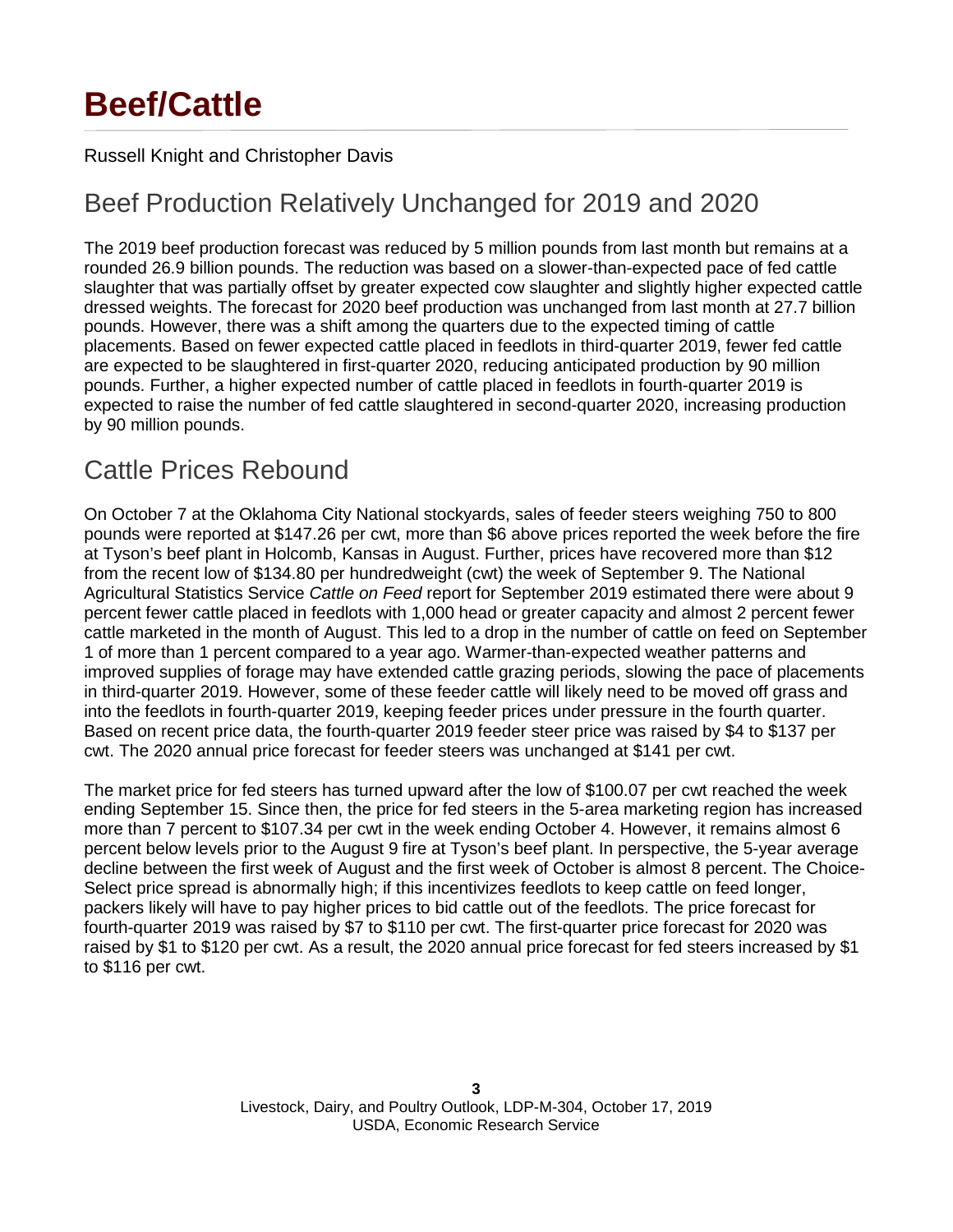## August Beef Exports Fall

In August, beef exports totaled 261 million pounds, 12 million pounds lower than July and about 27 million pounds lower than August 2018. Exports to major destinations have declined, including to Japan (-21 percent), Mexico (-18 percent), South Korea (-11 percent) and Hong Kong (-5 percent). Conversely, exports increased to several Asian countries, including Indonesia (+117 percent), China (+95 percent), Vietnam (+67 percent), and the Philippines (+42 percent). The U.S. beef export forecast for 2019 third quarter was revised down 15 million pounds to 810 million pounds. The U.S. beef export forecast for first-quarter 2020 was revised up from 725 million pounds to 765 million pounds; for second quarter from 825 million pounds to 830 million pounds; and for fourth quarter from 845 million pounds to 865 million pounds. In contrast, the beef export forecast for the third quarter of 2020 was revised down from 850 million pounds to 845 million pounds. Total exports in 2020 are forecast up 6 percent to a record 3.3 billion pounds, accounting for 12 percent of U.S. production. The United States is poised to expand market share in top markets such as Japan, South Korea, and Taiwan as key competitor Australia struggles to maintain its market shares, given its reduced exportable supplies and its dominance in filling China demand.

## August Beef Imports Fall

U.S. beef imports in August totaled 266 million pounds, down 2 percent from a year ago and over 1 million pounds lower than the previous month. U.S. beef imports from major suppliers year-to-year were ramped up from Brazil (+33 percent), Canada (+9 percent), and Mexico (+8 percent), but were all offset by New Zealand's reduction in shipments to the U.S. totaling almost 15 million pounds. For 2020, U.S. imports will likely be limited by a combination of tighter supplies in Oceania and expected increased demand for beef in Asia due to African Swine Fever. As a result, U.S. beef imports were revised down for 2020 first quarter from 715 million pounds to 690 million pounds; for second quarter from 800 million pounds to 735 million pounds; and for third quarter from 770 million pounds to 745 million pounds.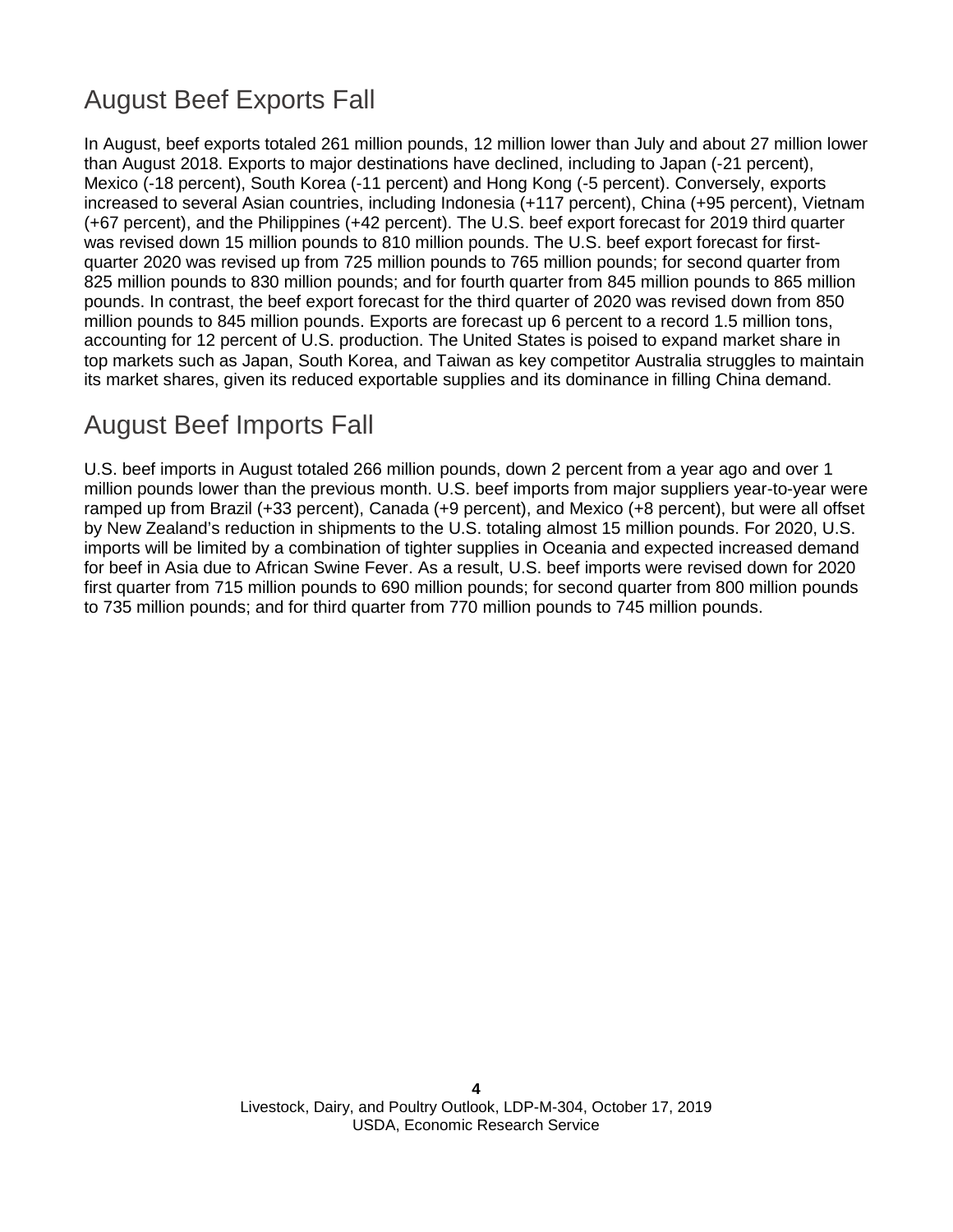#### Jerry Cessna and Jonathan Law

## Recent Developments in Dairy Markets

Price directions, as reported in the USDA *National Dairy Product Sales Report* (NDPSR), were mixed from the week ending August 31 to the week ending October 5. Cheddar cheese prices increased the most, with the price for 40-pound blocks increasing by 19.0 cents to \$2.0953 per pound and the price for 500-pound barrels increasing by 2.8 cents to \$1.7827 per pound. The nonfat dry milk (NDM) price increased by 3.2 cents to \$1.0674 per pound. The price for butter fell substantially by 14.9 cents to \$2.1912 per pound. The dry whey price fell by 0.8 cents to \$0.3551 per pound.

#### **Dairy wholesale product prices (dollars per pound)**

|                                | For the week ending |        |           |
|--------------------------------|---------------------|--------|-----------|
|                                | Aug. 31             | Oct. 5 | Change    |
| <b>Butter</b>                  | 2.3399              | 2.1912 | $-0.1487$ |
| Cheddar cheese                 |                     |        |           |
| 40-pound blocks                | 1.9058              | 2.0953 | 0.1895    |
| 500-pound barrels <sup>1</sup> | 1.7544              | 1.7827 | 0.0283    |
| Nonfat dry milk                | 1.0354              | 1.0674 | 0.0320    |
| Dry whey                       | 0.3629              | 0.3551 | $-0.0078$ |

<sup>1</sup> Adjusted to 38-percent moisture.

Source: USDA, Agricultural Marketing Service, *National Dairy Products Sales Report*.

Most international export prices, as reported in the USDA *Dairy Market News* (DMN) report, have increased recently. From the 2 weeks ending September 13 to the 2 weeks ending September 27, the Oceania butter price increased by 6 cents to \$1.91 per pound, while the Western Europe butter price remained steady at \$1.80 per pound. The Oceania Cheddar cheese price fell by 2 cents to \$1.75 per pound, but the Western Europe dry whey price increased by 1 cent to \$0.37 per pound. The skim milk powder (SMP) prices for Oceania and Western Europe increased to \$1.21 (+0.03 cents) and \$1.11 per pound (+0.02 cents), respectively. Both of these prices are higher than the U.S. domestic price for NDM of about \$[1](#page-4-0).07 per pound for the week ending October 5.<sup>1</sup> Notably, the average price for SMP reported for the Global Dairy Trade event on October 15 was \$1.24 per pound, an increase from \$1.21 on October 1.

<span id="page-4-0"></span> <sup>1</sup> The NDPSR prices are reported for weeks ending each Friday, while DMN international prices are reported for 2 weeks ending every other Saturday.

Livestock, Dairy, and Poultry Outlook, LDP-M-304, October 17, 2019 USDA, Economic Research Service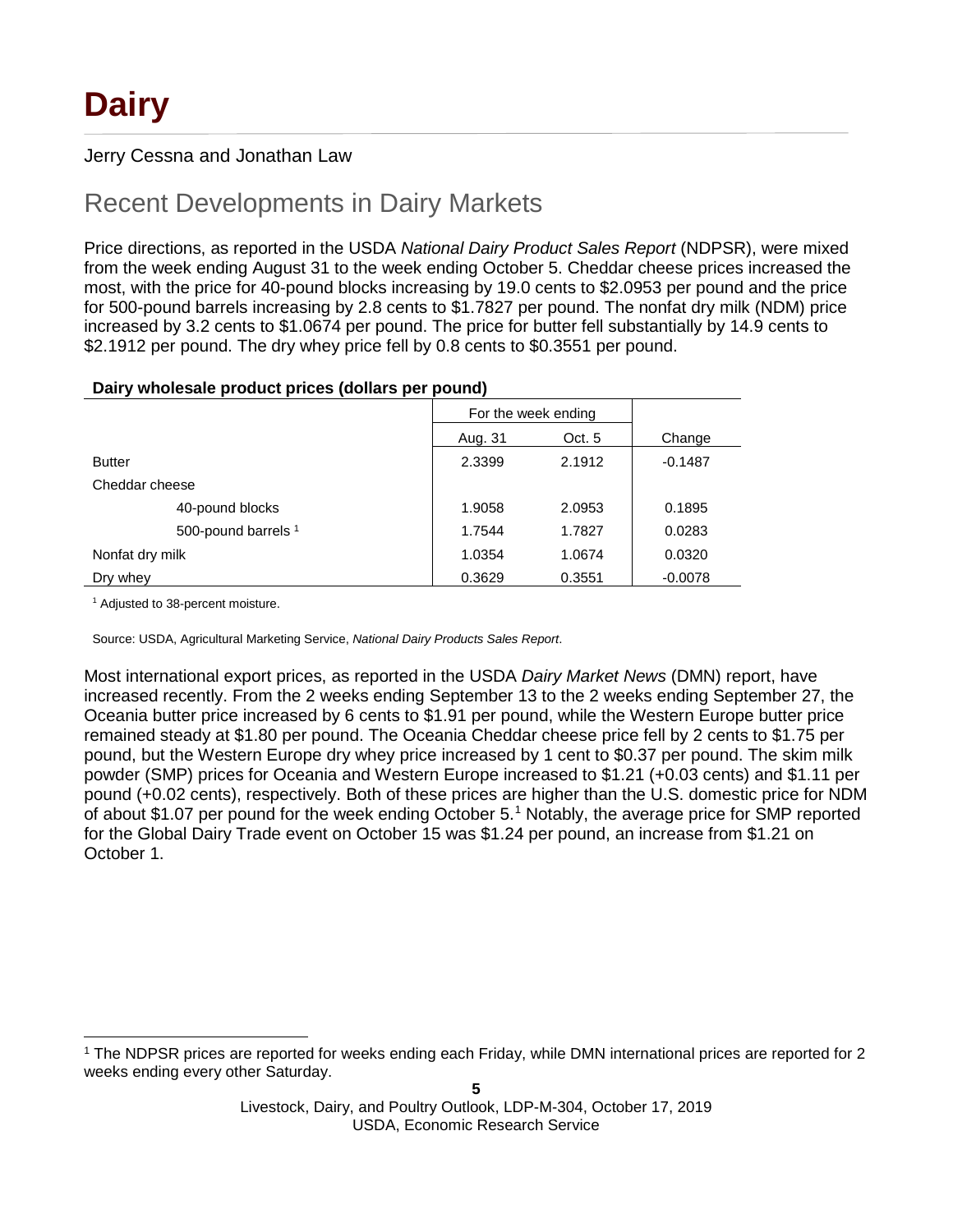#### **International export prices (dollars per pound)**

|                  | For the 2 weeks ending |          |         |
|------------------|------------------------|----------|---------|
|                  | Sept. 13               | Sept. 27 | Change  |
| Oceania          |                        |          |         |
| <b>Butter</b>    | 1.85                   | 1.91     | 0.06    |
| Skim milk powder | 1.18                   | 1.21     | 0.03    |
| Cheddar cheese   | 1.77                   | 1.75     | $-0.02$ |
| Western Europe   |                        |          |         |
| <b>Butter</b>    | 1.80                   | 1.80     | 0.00    |
| Skim milk powder | 1.09                   | 1.11     | 0.02    |
| Drv whev         | 0.37                   | 0.37     | 0.01    |

Midpoints of ranges appear in this table. Butter is 82 percent butterfat, and skim milk powder is 1.25 percent butterfat.

Source: USDA, Agricultural Marketing Service.

USDA, National Agricultural Statistics Service (NASS) estimated August U.S. milk production at 18.280 billion pounds, 0.2 percent higher than August 2018. The July milk production estimate was revised upward by 40 million pounds to 18.370 billion pounds, 0.2 percent higher than July 2018. This follows year-over-year declines of 0.4 percent and 0.2 percent for May and June, respectively. Milk cow numbers for August were estimated at 9.318 million head in August, 2,000 less than July. Dairy cow slaughter has been comparable to last year in most recent weeks. Milk production per cow was 1,962 pounds in August, 19 pounds higher than August 2018.

In August, dairy exports on a milk-fat milk-equivalent basis totaled 778 million pounds, 67 million higher than July but 135 million lower than August 2018. July exports on a skim-solids milk-equivalent basis were 3.385 billion pounds, 37 million higher than July but 562 million lower than August 2018. Cheese exports were 58.6 million pounds in August, 2.5 million less than July and 3.5 million less than August 2018. Cheese exports to Mexico were 15.0 million pounds in August, a decrease of 2.6 million from July and only 0.4 million higher than August 2018. Exports of NDM/SMP were 112.4 million pounds in August, 3.2 million higher than July and 25.0 million higher than August 2018. NDM/SMP exports to Mexico were 61.1 million pounds in August, an increase of only 0.8 million from July, and 18.5 million less than August 2018.

August imports of most dairy products declined from July but were higher than they were in August 2018. In August, dairy imports on a milk-fat basis totaled 635 million pounds, 21 million lower than July but 51 million higher than August 2018. Dairy imports were 448 million pounds on a skim-solids basis, 149 million lower than July but 45 million higher than August 2018. Notably, imports of milk protein concentrate fell by 11.1 million pounds from July to August.

On a milk-fat basis, August ending stocks were 17.629 billion pounds, 43 million pounds higher than August 2018. This contrasts with year-over-year declines on a milk-fat basis for the previous 6 months from February through July. On a skim-solids basis, August ending stocks were 10.889 billion pounds, 83 million less than August 2018. The year-over-year decline in August decline was much less than the year-over-year decline of 365 million pounds in June and 471 million pounds in July.

For the 3 months from June to August, domestic use on a milk-fat basis was 0.2 percent lower than the same 3 months of 2018. This is the first month that the rolling 3-month average on a milk-fat basis has been down since June 2018. On a skim-solids basis, domestic use remained relatively strong, with June through August 3.4 percent higher than the same months of 2018.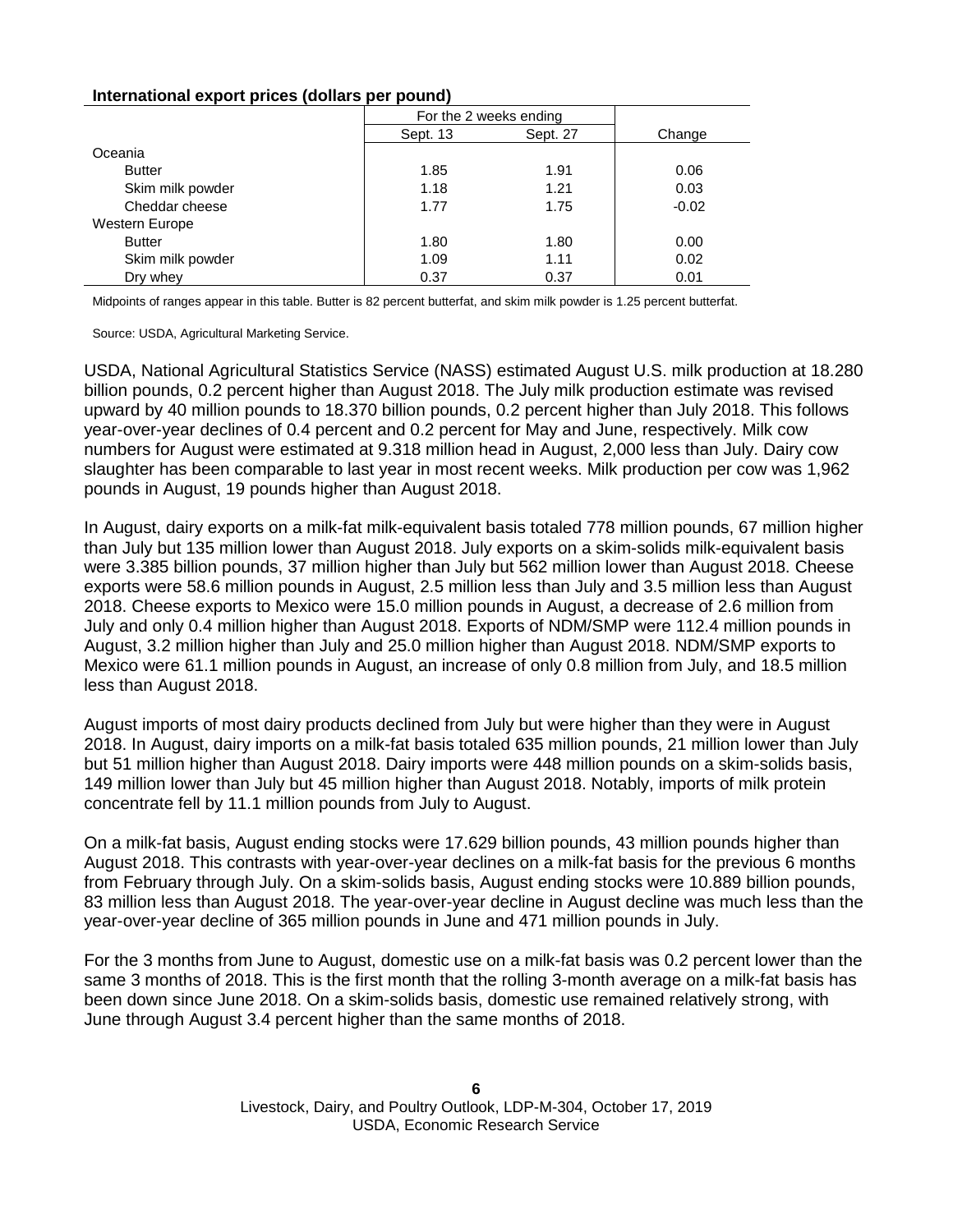## Outlook for Feed Prices

The 2019/20 corn price forecast has been raised from last month's forecast to \$3.80 per bushel, 20 cents higher than last month's forecast. The soybean meal forecast for 2019/20 is \$325 per short ton, an increase of \$20 from the previous forecast. The August alfalfa hay price was \$179 per short ton, a decrease of \$4 from July but \$2 higher than August 2018. The 5-State weighted average price for premium alfalfa hay in August was \$208 per short ton, \$1 less than the July price. For more information, see *Feed Outlook*, published by USDA, Economic Research Service.

## Additional Tariffs on Dairy Products from the European Union

The Office of the United States Trade Representative (USTR) has determined that the European Union (EU) has failed to implement WTO Dispute Settlement Body regulations concerning certain subsidies to the EU large civil aircraft industry. As a result, the United States will begin to apply tariffs on certain goods from the EU beginning October 18. Tariffs of 25 percent will be applied to many dairy products imported from the EU. These tariffs are in addition to the tariffs already in place for imported goods from most WTO members.

The list of dairy product imports to be assessed additional tariffs includes cheese, butter, butterfat products, whey protein concentrate (WPC), yogurt, and fermented milk products. However, not all imports of products within these categories will be assessed the additional tariffs; imports of some types of cheese, for example, will not be included. While the additional tariffs on some dairy products will apply to imports from all EU countries, others apply to only specific countries. For example, additional tariffs on some dairy products apply only to imports from Germany, Spain, and the United Kingdom. For more information see the applicable *Federal Register* notice posted by USTR (84 FR 22056).

The EU is the largest supplier of dairy product imports to the United States. Of the 388.3 million pounds of U.S. cheese imports in 2018, the cheese that will be assessed additional tariffs totaled 164.2 million pounds in 2018 (42.3 percent of the total). Of the 78.8 million pounds of U.S. butter imports in 2018, the butter that will be assessed additional tariffs totaled 65.2 million pounds in 2018 (82.8 percent of the total). The other categories to be assessed additional tariffs are much smaller by comparison. Butterfat products, WPC, and yogurt/fermented milk to be assessed the additional tariffs made up 2.8 percent, 6.7 percent, and 1.2 percent, respectively, of total dairy imports for those categories in 2018.

|                                                 |                                                   | U.S. imports from the EU     |                                             | U.S. imports from the EU to be<br>assessed additional tariffs |                                             |  |  |
|-------------------------------------------------|---------------------------------------------------|------------------------------|---------------------------------------------|---------------------------------------------------------------|---------------------------------------------|--|--|
| Category                                        | U.S. total import<br>quantity<br>(million pounds) | Quantity<br>(million pounds) | Percent of total<br>U.S. import<br>quantity | Quantity<br>(million pounds)                                  | Percent of total<br>U.S. import<br>quantity |  |  |
| Cheese <sup>1</sup>                             | 388.3                                             | 293.9                        | 75.7                                        | 164.2                                                         | 42.3                                        |  |  |
| <b>Butter</b>                                   | 78.8                                              | 70.1                         | 89.0                                        | 65.2                                                          | 82.8                                        |  |  |
| Butterfat products <sup>2</sup><br>Whey protein | 59.1                                              | 11.0                         | 18.6                                        | 1.6                                                           | 2.8                                         |  |  |
| concentrate                                     | 68.7                                              | 5.9                          | 8.6                                         | 4.6                                                           | 6.7                                         |  |  |
| Yogurt/Fermented Milk                           | 34.7                                              | 7.6                          | 21.8                                        | 0.4                                                           | 1.2                                         |  |  |

#### **2018 U.S. total dairy imports, dairy imports from the EU, and EU imports to be assessed additional tariffs of 25 percent starting October 18, 2019**

<sup>1</sup> The cheese quantities include cheese from cows and other animals.

<sup>2</sup> Butterfat products include anhydrous milkfat, butteroil, butter substitutes, and high-fat dairy spreads.

Sources: USDA, Foreign Agricultural Service and Economic Research Service calculations; U.S. Census Bureau; Office of the United States Trade Representative.

**7**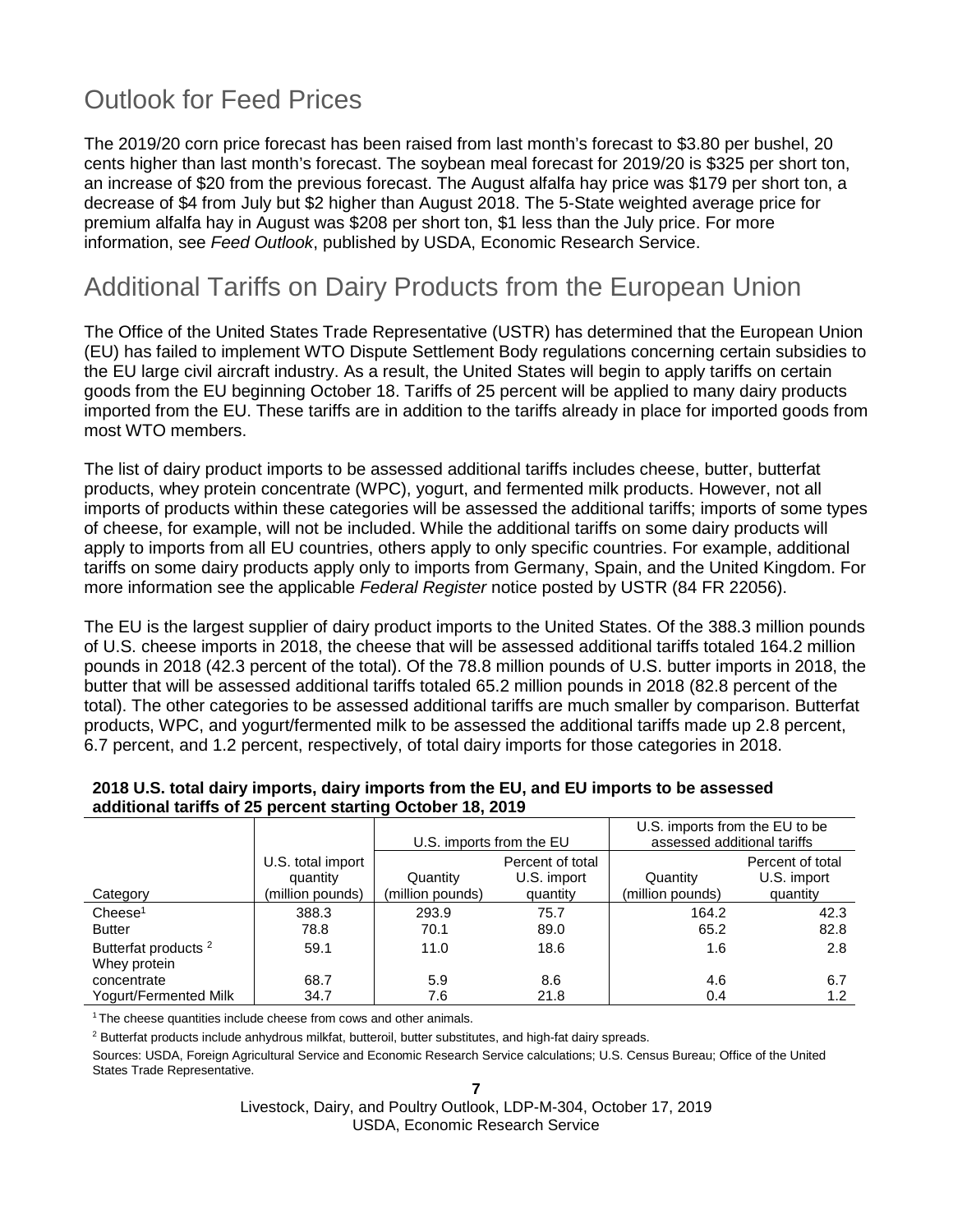## Dairy Forecasts for the Remainder of 2019

Based on recent data for milk cow numbers and dairy cow slaughter, milk cows for the third quarter are expected to number 9.320 million head, 5,000 higher than forecast last month. Milk per cow for the third quarter is expected to be 5,805 pounds, an increase of 15 pounds from the last forecast based on recent data. As a result of these changes, milk production for the third quarter is now expected to be 54.1 billion pounds, 0.2 billion pounds higher than the last forecast. The fourth-quarter milk production forecast is unchanged at 53.8 billion pounds. The annual milk production forecast for 2019 is 218.2 billion pounds.

Annual import forecasts for 2019 on both the milk-fat and skim-solids bases are unchanged from last month's forecast. Greater demands for butter and butterfat products are expected to be relatively strong for the remainder of the year, and importers may have increased imports from the EU before the tariffs go into effect on October 18.

Export forecasts for the remainder of 2019 have been lowered due to lower expected exports of cheese and NDM/SMP to Mexico. The export forecast for 2019 on a milk-fat basis for the second half has been lowered 0.3 billion pounds, resulting in an annual forecast of 9.0 billion pounds. On a skim-solids basis, the export forecast for the second half of the year has been lowered, resulting in an annual forecast of 40.0 billion pounds.

The forecast for domestic use on a milk-fat basis has been raised 0.5 billion pounds for the second half of 2019, resulting in an annual forecast of 215.7 billion pounds, as consumption should respond to lower prices for butter through the end of the year. On a skim-solids basis, domestic use in the second half of 2019 is now expected slightly lower than the previous forecast, resulting in an annual forecast of 183.1 billion pounds. The forecast for 2019 ending stocks on a milk-fat basis for the year is unchanged at 13.0 billion pounds. Ending stocks on a skim-solids basis for 2019 are now projected at 10.4 billion pounds, an increase of 0.4 billion pounds from last month's forecast.

Changes in product price forecasts for the fourth quarter of 2019 are mixed. Based on recent price movements, the fourth-quarter price for Cheddar cheese has been raised by 4 cents to \$1.875 per pound, but fourth-quarter price forecasts for butter and dry whey have been lowered to \$2.145 per pound (-3.0 cents) and \$0.365 per pound (-0.5 cents), respectively. Due to recent domestic and international price movements, the NDM price forecast for the fourth quarter has been raised by 2 cents to \$1.065 per pound.

With the higher cheese price forecast more than offsetting the lower dry whey forecast, the Class III price forecast for the fourth quarter of 2019 has been raised to \$17.95 per hundredweight (cwt), 35 cents higher than last month's forecast. The increase in the NDM price forecast outweighs the decrease in the butter price forecast, resulting in a fourth-quarter Class IV forecast of \$16.10 per cwt, 5 cents higher than last month's forecast. The all-milk price for the third quarter is expected to be \$19.00 per cwt, unchanged from last month's forecast. For the fourth quarter, the all-milk price forecast has been increased by 20 cents to \$19.60 per cwt. For the year, the all-milk forecast is \$18.40 per cwt, 5 cents higher than last month's projection.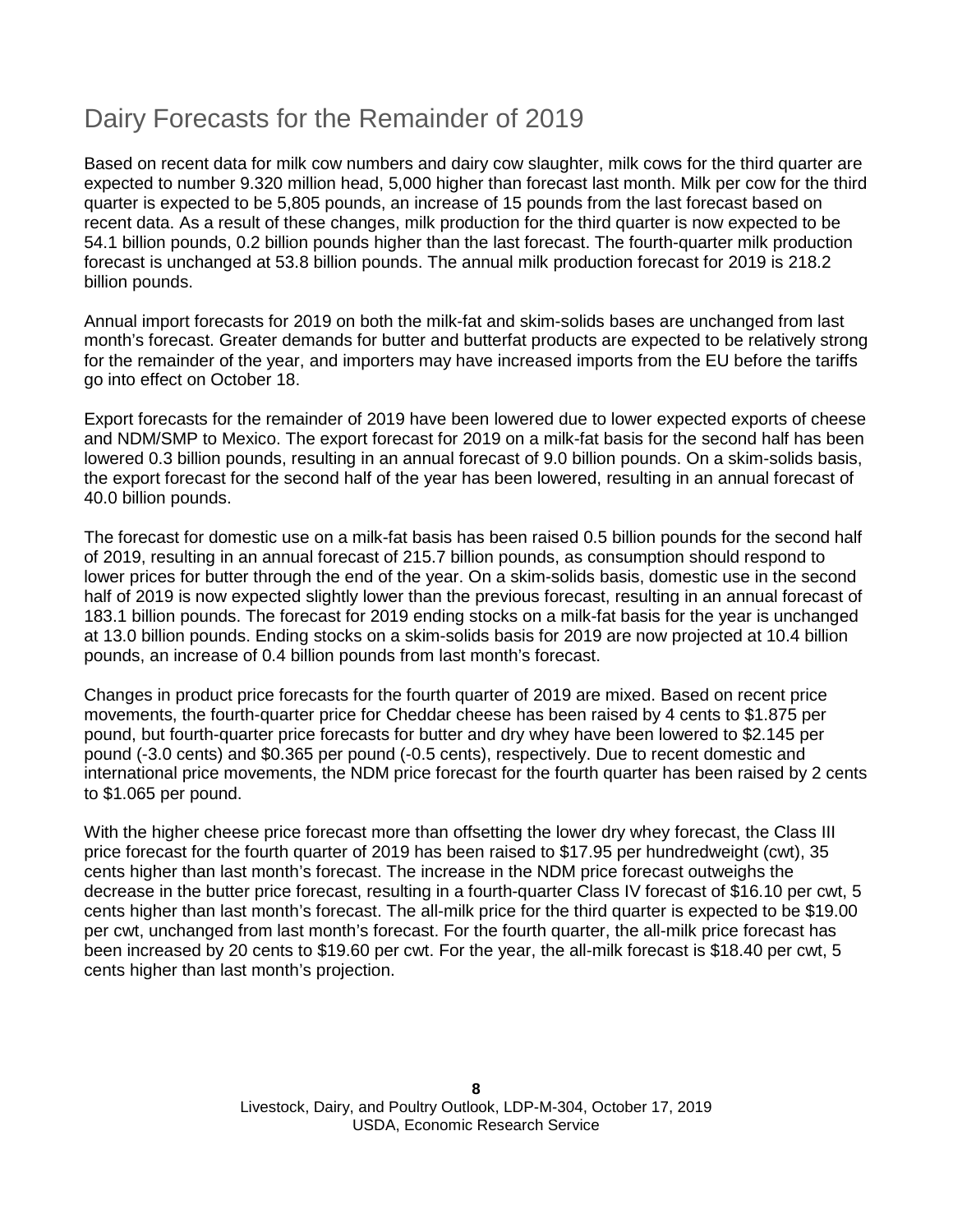## Dairy Forecasts for 2020

The forecast for the size of the milking herd in 2020 is unchanged from last month's forecast at 9.340 million head. Milk yield per cow for the year is now forecast at 23,725 pounds, an increase of 35 pounds from the last forecast, as more rapid yield growth in late 2019 should carry over into 2020. Due to the higher milk per cow forecast, the milk production forecast for 2020 has been raised by 0.4 billion pounds to 221.6 billion.

Due to the expected impact of new tariffs on imports of some dairy products from the EU, the import forecasts for 2020 have been lowered to 6.5 billion pounds on a milk-fat basis (-0.4 billion) and to 5.5 billion pounds on a skim-solids basis (-0.1 billion).

The forecast for 2020 exports on a milk-fat basis has been lowered by 0.3 billion pounds to 9.3 billion due to lower expected cheese exports. Higher exports of NDM/SMP are expected due to strong global demand and U.S. price competitiveness. Lactose exports to China are expected to increase as China takes steps to offset the impacts of African Swine Fever. With higher expected exports of NDM/SMP and lactose more than offsetting lower expected exports of cheese, the forecast for 2020 exports on a skim-solids basis has been raised to 43.0 billion pounds, 0.4 billion higher than last month's forecast.

Ending stocks for 2020 on a milk-fat basis are now projected at 12.8 billion pounds for the year, 0.2 billion pounds lower than last month's estimate. On a skim-solids basis, ending stocks are projected at 9.5 billion pounds, a reduction of 0.3 billion pounds from the last forecast. Domestic use forecasts for 2020 have been raised on both the milk-fat and skim-solids bases to 217.8 billion pounds (+0.5 billion) and 183.8 billion pounds (+0.4 billion), respectively.

With higher expected cheese prices for the fourth quarter of 2019 carrying over into 2020 and lower expected imports, the cheese price forecast for 2020 has been raised 1.5 cents to \$1.790 per pound for the year. The dry whey price forecast for 2020 is unchanged at \$0.375. With stronger expected global demand for NDM/SMP, the NDM price forecast has been raised half a cent to \$1.040 per pound. The butter price forecast for the year is 2.5 cents lower than last month's, at \$2.20 per pound, as lower price levels in late 2019 should carry over into 2020.

With a higher cheese price forecast for 2020, the Class III price forecast is \$17.20 per cwt for the year, 15 cents higher than last month's forecast. The Class IV price forecast has been lowered 5 cents to \$16.10 per cwt for the year, as the lower butter price forecast more than offsets the higher NDM price forecast. The all-milk price forecast for 2020 is unchanged at \$18.85 per cwt.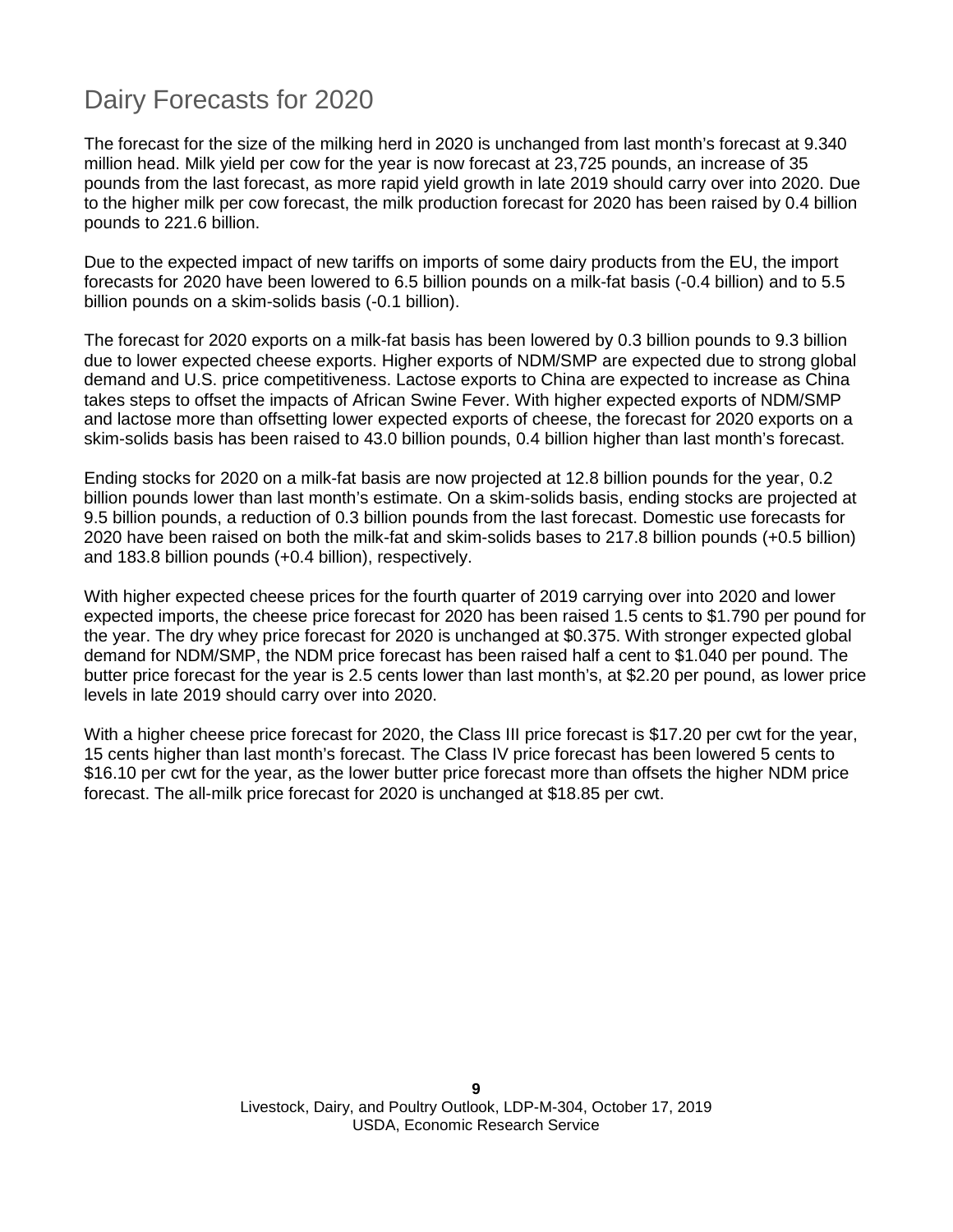# **Pork/Hogs**

#### Mildred Haley

## September Quarterly Hogs and Pigs Report Litter-Rate Data Point Toward A New Trend

The *Quarterly Hogs and Pigs* report issued by USDA on September 27, 2019, reported a September 1 market hog inventory of 71.2 million head, up 4 percent from last year. This is the highest-ever September 1 market hog inventory since the reporting of this category began in 1988. The inventory of breeding animals also increased, up by 1.6 percent. This is the 14th consecutive quarterly increase of this inventory category. It is likely that the breeding herd is continuing to expand to accommodate increased processing demand for hogs from expanded capacity in three Midwestern States. The June-August litter rate came in at 11.11 pigs per litter, only the second time that the U.S. industry had achieved 11 pigs per litter or more. The March-May 2019 litter rate measured 11 pigs per litter, the first time ever that the national litter rate had attained the 11 pigs per litter mark.



#### **Quarterly pigs per litter, Dec. 1999-June 2019**

Source: USDA, National Agricultural Statistics Service.

After the June report, it was premature to claim that a new litter-rate trend had been established with the first-ever measure of 11 pigs per litter for the March to May pig crop—"One data point does not a new trend make." The September report furnishes a second data point, 11.11 pigs per litter for the June-August pig crop, and points to a potentially steeper slope to the U.S. litter-rate trendline. The suggestion of more to come is supported by considerable anecdotal evidence projecting trickle down effects of genetics transfers from nucleus farms to multiplier farms and then on to commercial farms. It is very likely that higher litter rates will characterize the near future of U.S. pork production as highly productive genetics spread further in the U.S. commercial hog sector.

While the June-August farrowings indicated in the report—3.179 million head, which was -0.66 percent below a year earlier—the higher litter rate more than offset the effects of fewer farrowings, leaving the June-August pig crop almost 3 percent above the previous year. Lower year-over-year farrowings appear to be carrying over into producer intentions, with fall intentions -0.60 percent below a year

**<sup>10</sup>**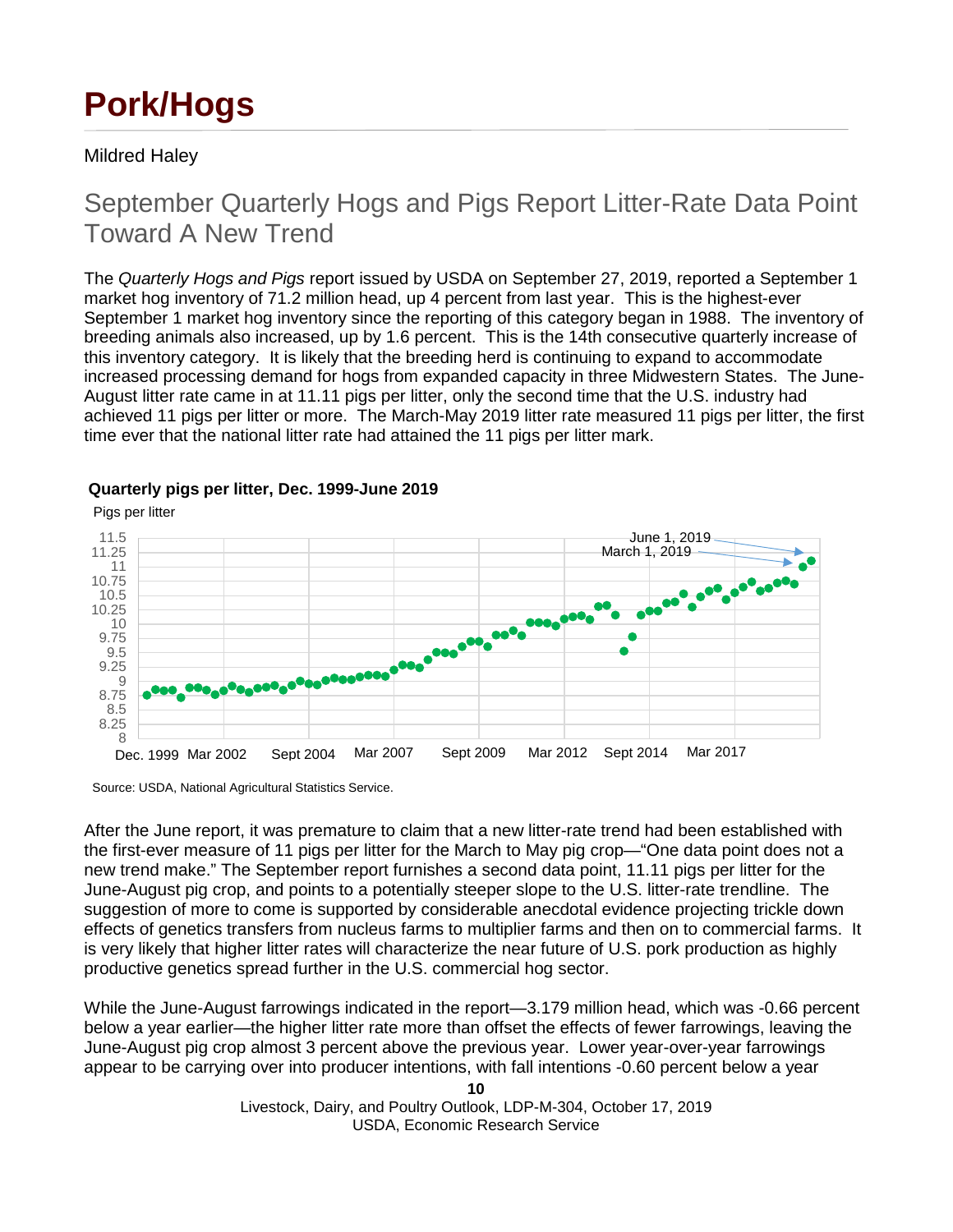earlier and winter intentions below a year earlier by about -0.13 percent. Continued growth in litter rates, however, offsets lower farrowing expectations and implies higher pork production for 2020.

Commercial pork production in the first quarter of 2020 is expected to be about 7.2 billion pounds, 5 percent greater than in the first quarter of the current year. Prices of live equivalent 51-52 percent lean hogs are anticipated to average \$54 per cwt. Second-quarter production is expected to be about 6.8 billion pounds, 3.2 percent above production in the same period of 2019, with second-quarter hog prices forecast to average \$59 per cwt. Third-quarter 2020 pork production is forecast just shy of 7 billion pounds, 4.3 percent more than in the third quarter of this year. Third-quarter 2020 hog prices should average \$61 per cwt. Total pork production in 2020 is expected to be about 28.7 billion pounds, 4 percent higher than forecast production this year.

It is notable that hog prices next year are expected to average \$58, almost 18 percent higher than this year's forecast. Among the factors most likely to contribute to strong hog prices next year are enhanced competition created by recent additions to the U.S. processing sector and strong foreign demand for U.S. pork, especially heightened by African Swine Fever in Asia.

### August Exports Higher on China\Hong Kong Shipments

U.S. pork exports in August were 509 million pounds, more than 16 percent higher than a year ago. The 10 largest export markets in August are summarized below. The trade data indicate that China\Hong Kong accounted for a share of U.S. exports in August that was almost 15 percentage points higher than a year ago. Shipments to South Korea and to the Philippines were up strongly also, 36.4 percent and 46.3 percent, respectively. It is notable that in September, both South Korea and the Philippines confirmed outbreaks of African Swine Fever.

|                | Country         | Exports    | Exports    | Percent     | Export share | Export share |
|----------------|-----------------|------------|------------|-------------|--------------|--------------|
|                |                 | Aug. 2018  | Aug. 2019  | change      | Aug. 2018    | Aug. 2019    |
|                |                 | (mil. lbs) | (mil. lbs) | (2019/2018) | %            | %            |
|                | World           | 438        | 509        | 16.2        |              |              |
| 1              | Mexico          | 141        | 137        | $-2.7$      | 32.2         | 27.0         |
| $\overline{2}$ | China\Hong Kong | 19         | 97         | 408.6       | 4.4          | 19.1         |
| 3              | Japan           | 107        | 88         | $-17.6$     | 24.3         | 17.3         |
| 4              | Canada          | 49         | 43         | $-11.2$     | 11.2         | 8.5          |
| 5              | South Korea     | 31         | 42         | 36.4        | 7.1          | 8.3          |
| 6              | Australia       | 17         | 18         | 6.9         | 3.8          | 3.5          |
| 7              | Colombia        | 16         | 17         | 2.3         | 3.7          | 3.3          |
| 8              | Philippines     | 8          | 12         | 46.3        | 1.8          | 2.3          |
| 9              | Chile           | 8          | 9          | 15.5        | 1.9          | 1.8          |
| 10             | Honduras        | 7          | 8          | 5.1         | 1.6          | 1.5          |
|                |                 |            |            |             |              |              |

#### **U.S. pork exports: Volumes and export shares of the 10 largest foreign destinations, August 2018 and 2019**

Source: Economic Research Service, USDA.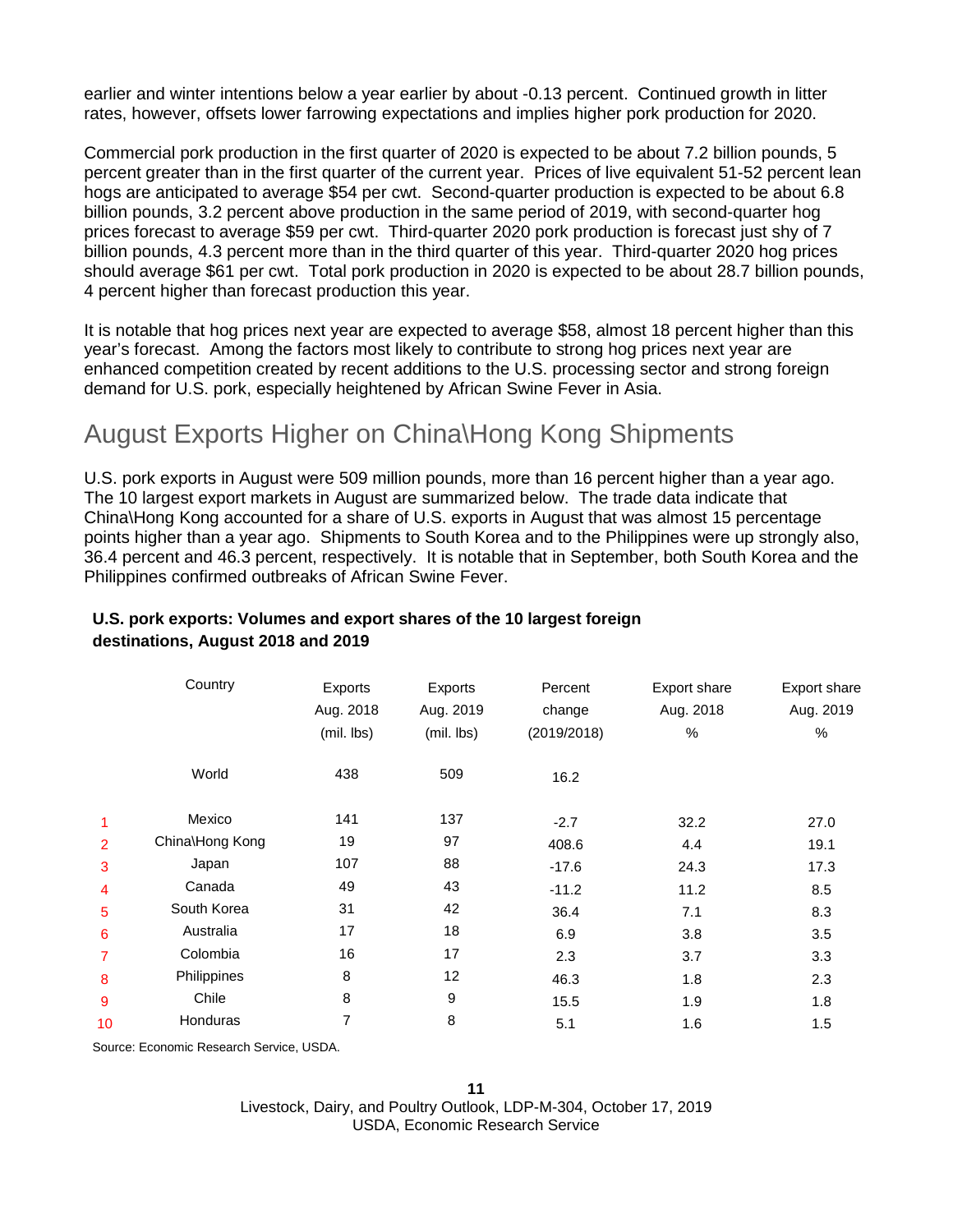The fourth-quarter U.S. export forecast was raised to 2 billion pounds, almost 30 percent above a year ago, in anticipation of a surge in disease-related Asian demand. Total U.S. pork exports in 2019 are expected to be 6.6 billion pounds, 12 percent higher than in 2018. The impact of African Swine Fever in China and neighboring countries on domestic production, and the likely resulting needs for increased imports, prompted further increases in 2020 quarterly exports forecasts. Total exports in 2020 are expected to be 7.3 billion pounds, 11 percent greater than exports forecast for 2019.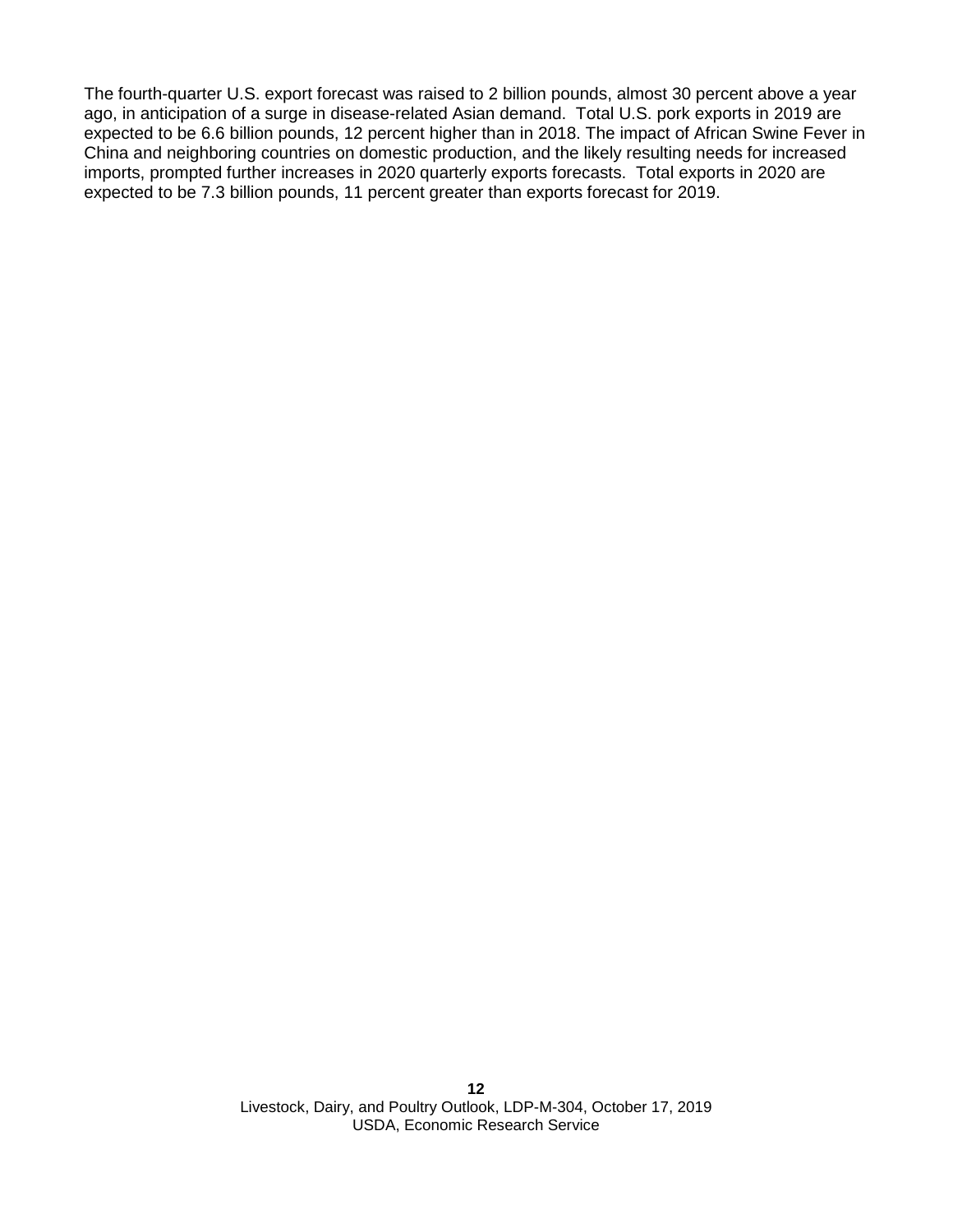# **Poultry**

#### Kim Ha

## Broiler Production and Ending Stock Forecasts Revised Up

August broiler production is estimated at 3.8 billion pounds, a year-over-year decrease of 1.3 percent. However, when adjusted for slaughter days, production was 3.2 percent higher year over year. This increase was comprised of a 2.2-percent increase in bird slaughter (adjusted for slaughter days) and a 1-percent increase in bird weights. Preliminary weekly slaughter data from the Agricultural Marketing Service suggesting a higher-than-expected volume of bird slaughter in September was the basis for increasing expected third-quarter production to 11.4 billion pounds. The fourth-quarter production forecast was raised to just under 11.0 billion pounds on increases in set and placement data.

Data on broiler-type pullet chicks over the last few months suggest that the industry intends to increase the broiler breeder flock relative to last year (see chart), likely in preparation for expanding production. Pullet chicks are raised on pullet farms and will then go to a broiler hatchery to begin laying at around 23-24 weeks (about 5.5 months). Based on the expectation for a larger broiler-type laying flock in 2020, the 2020 production forecast was raised to 44.4 billion pounds, for approximately 2-percent growth over forecast production for 2019.



**Intended U.S. placements of broiler-type pullet chicks for hatchery supply flocks**

The anticipated increase in production is expected to push broiler stocks up. August ending stocks reached 857 million pounds, a month-over-month increase of 5.3 percent (compared to the 3-year average of -0.9 percent). With the exception of thigh meat, all categories of broiler meat increased month over month. In particular, leg quarters, other broiler meat, and wings added 14 million pounds, 12 million pounds, and 7 million pounds, respectively, to cold storage inventories in August.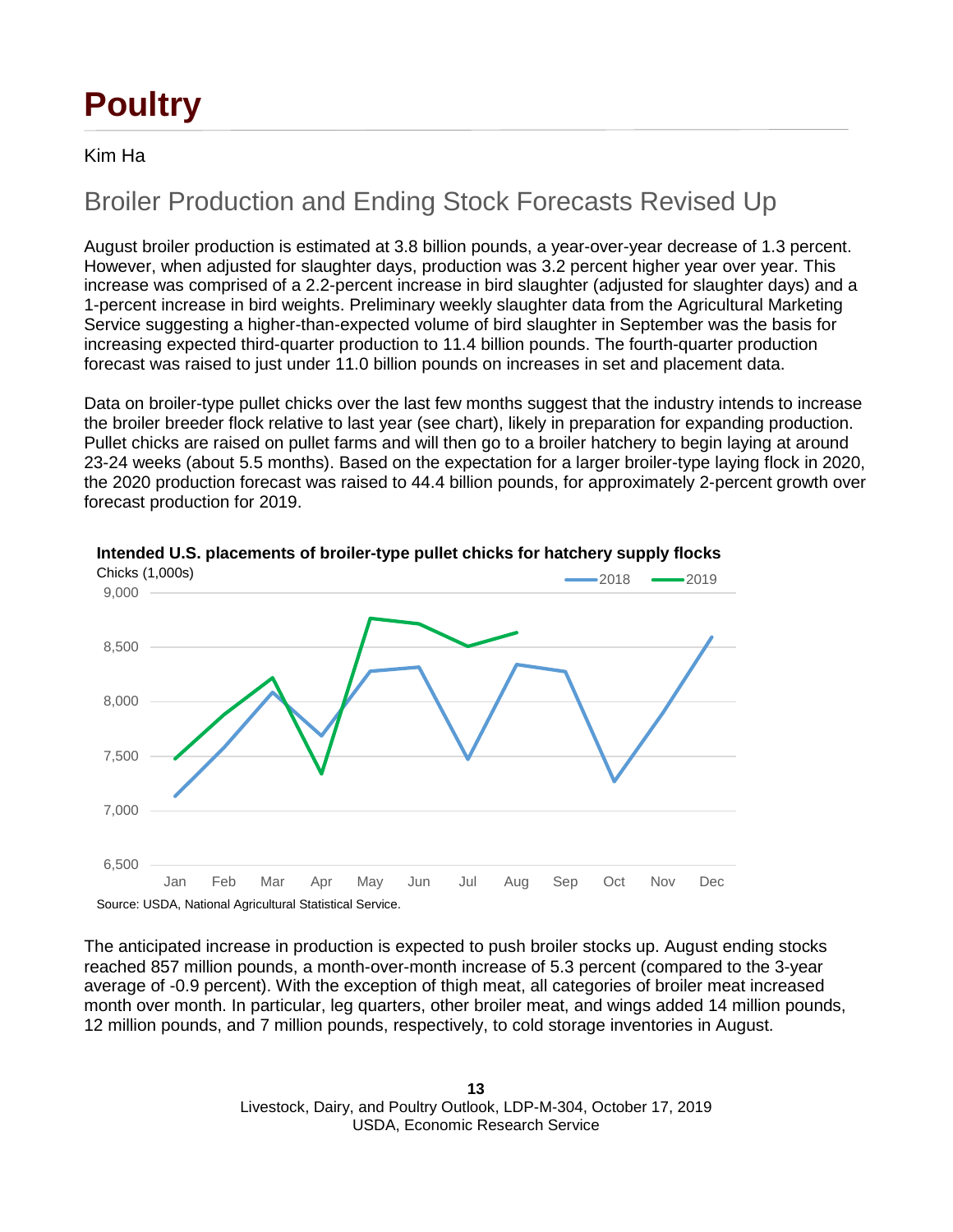Ending stocks reached 924 million pounds at the end of September 2018 but decreased to 845 million pounds by year end. This decrease was a result of low wholesale prices, which caused the industry to scale back production but also made U.S. broiler meat very competitive and encouraged higher export volumes. In 2019, despite low wholesale prices, there are no signs that the industry intends to scale back production during the last few months of the year. Furthermore, while 2019 exports are forecast to be slightly higher year over year, it is unlikely that there will be the same surge in fourth-quarter exports as last year (see discussion below). As a result, it is expected that stocks will accumulate in line with increased production, which was the basis for increasing the 2019 ending stocks forecast to 895 million pounds. Similarly, with production forecast to continue expanding in 2020, the 2020 ending stocks forecast was increased to 870 million pounds.

## 2019 Broiler Price Forecast Increased; 2020 Price Forecast **Decreased**

The whole bird (National Composite) wholesale price averaged 76.92 cents per pound in September. Despite the average price for the month being 7.5 percent lower year over year, prices trended up in September, starting the month at 76.08 cents per pound and ending at 78.48 cents (a 3-percent increase). This increase suggests that fourth-quarter prices will likely be better than previously expected, which was the basis for increasing the fourth-quarter price forecast to 77 cents per pound. Conversely, in 2020, it is anticipated that the expected increase in production will put downward pressure on prices; thus, the 2020 price forecast was lowered to 91 cents per pound.

## Broiler Export Forecast Revised Down

Broiler export volumes totaled 601 million pounds in August, a decrease of 3 percent year over year, or 18.9 million pounds. Shipments to several key markets did not maintain year-earlier levels: exports decreased to Mexico (-12.7 million pound), Taiwan (-6.7 million pounds), Angola (-4.3 million pounds), Hong Kong (-3.2 million pounds), and Vietnam (-1.7 million pounds). However, these were offset by higher level shipments to Cuba (+34.8 million pounds), Georgia (+26.5 million pounds), Colombia (+7.3 million pounds), and Guatemala (+5.9 million pounds).

In 2018, U.S. broiler export volumes surged in the last three quarters, facilitated by low, competitive leg quarter prices (see chart). However, in 2019, the impact of African Swine Fever on global meat markets began to manifest itself: the supply of global meat protein was reduced, putting upward pressure on global meat prices. In particular, the value per unit of U.S. leg quarters—which represents approximately half of U.S. export volumes—has been trending higher since the beginning of the year and is 22 percent higher year over year and 16 percent higher than the 5-year average (see chart). While global demand for meat, including broiler meat, has been increasing, higher leg quarter prices have made it more difficult for U.S. broiler exports to compete in a number of markets. Based on lowerthan-expected demand, the third-quarter export forecast was revised down to 1,820 million pounds. The outlying quarters remain unchanged. The import forecast is unchanged.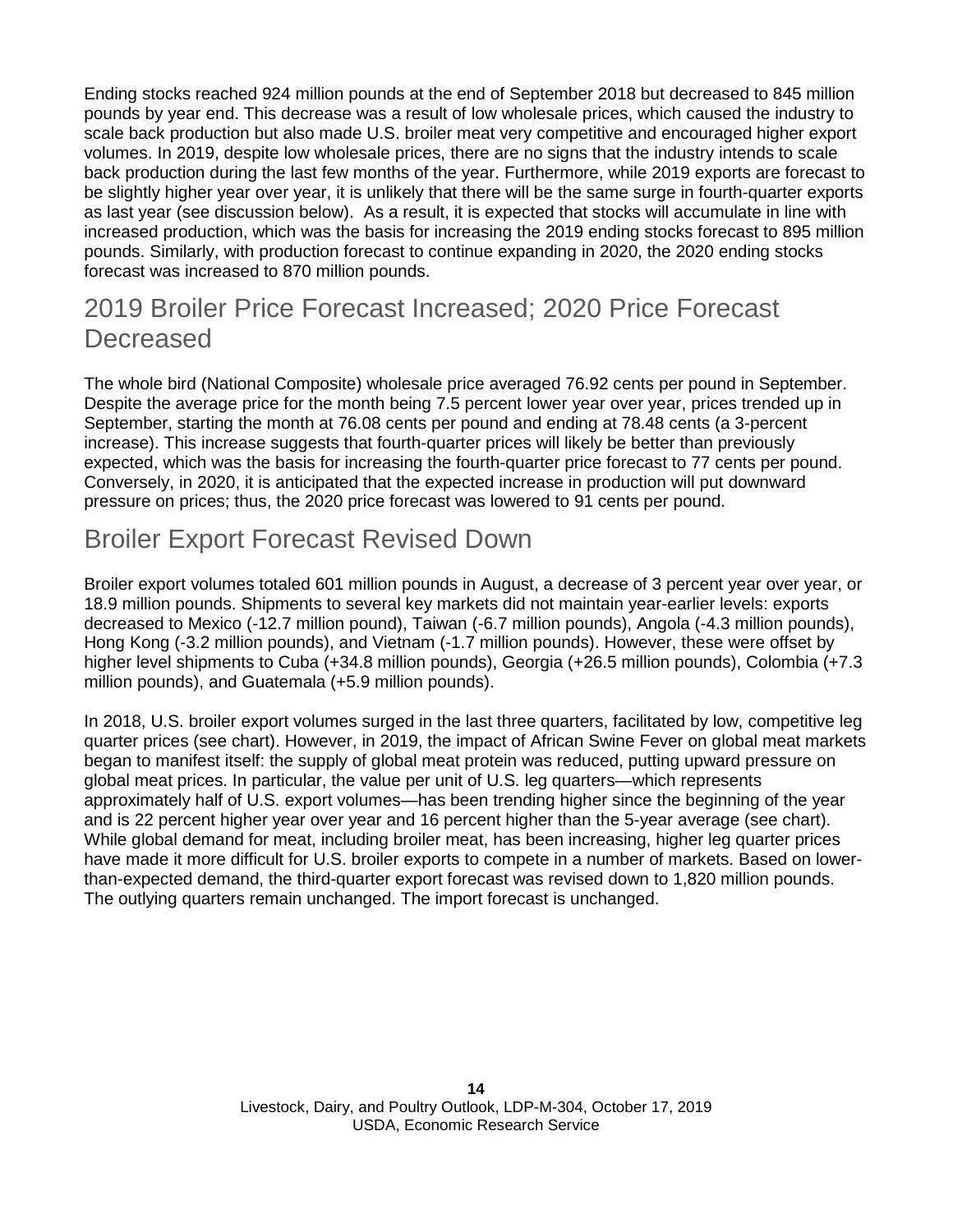

Source: ERS calculations using data from U.S. Department of Commerce, Bureau of the Census.

## Egg Production and Ending Stocks Forecasts Increased

August table egg production is estimated at 688 million dozen, 1.8 percent higher than last August. This growth was comprised of a marginal increase in the table egg layer flock and a 1.7 percent increase in the table egg lay rate. In 2019, producers have maintained a highly productive layer flock (see chart), with year-to-date table eggs per layer averaging 80.3 eggs per 100 layers per day, about 1.8 percent higher compared to the same period last year. For the remainder of the year, it is anticipated that producers will maintain a layer flock similar in size to last year's flock and will retain the most productive birds. Based on expectations for a higher-than-expected lay rate in the second half, the third- and fourth- quarter table egg production forecasts were increased to 2,040 million dozen and 2,065 million dozen, respectively.



**15** Livestock, Dairy, and Poultry Outlook, LDP-M-304, October 17, 2019 USDA, Economic Research Service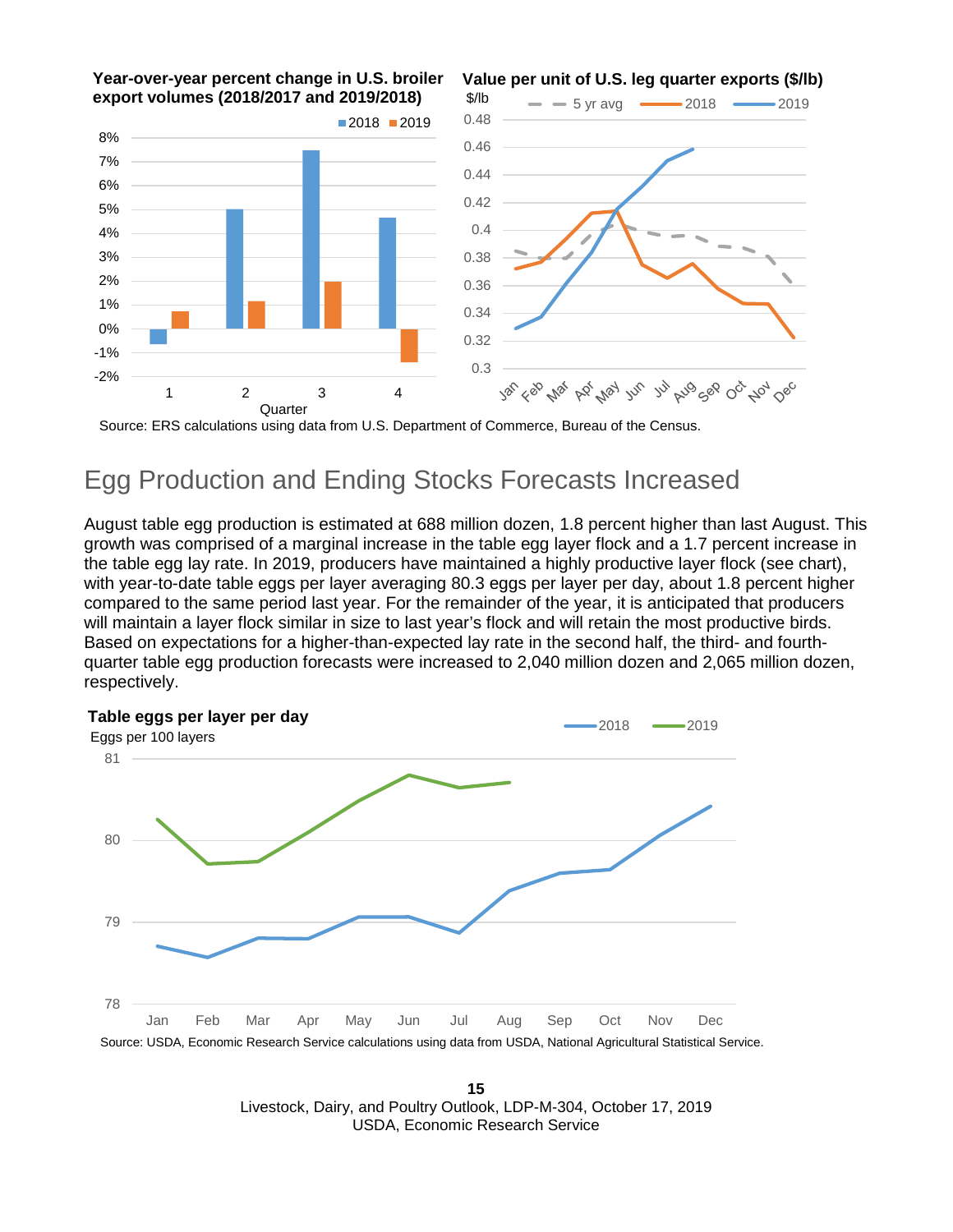The 2020 table egg production forecast is increased to 8,225 million dozen, less than 1 percent higher than the 2019 forecast. Based on expectations for increased broiler-type layers to support increased broiler production, the 2020 hatching egg forecast was revised up to 1,195 million dozen, more than 1 percent higher than the 2019 forecast.

Similar to broilers, the anticipated increase in production is expected to increase ending stocks. Augustending egg stocks (cold and dried) reached 101.6 million dozen (shell egg equivalent), nearly 38 percent higher year over year. This increase in stocks is being driven by accumulating dried stock inventories, which added 24.1 million dozen (shell egg equivalent) to egg stocks compared to August 2018 (versus frozen eggs, which added 3.8 million dozen). The expected increase in production and accumulating dried egg inventories are the basis for increasing the 2019 ending stocks forecast to 104 million dozen, and the 2020 ending stocks forecast is raised to 108 million dozen.

After climbing 61 cents in August, the wholesale egg price (New York, Grade A Large) decreased by 44 cents from 118 cents per dozen to 74 cents per dozen, where it remained for the end of September and into October. September egg prices averaged 90.35 cents per dozen, 17 percent lower than last September. During the last quarter, egg prices are expected to increase in line with higher demand stemming from the holiday baking season. The egg price forecast remains unchanged.

## Egg Import Forecast Revised Down on Lower Volumes

August import volumes of egg and egg products were 1.4 million dozen (shell egg equivalent), nearly 16 percent lower year over year. Year to date, Canada, which supplies about half of U.S. egg imports, has sent 27 percent fewer eggs to the U.S. relative to the same period last year. Based on expectations for low import volumes for the remainder of the year, the third- and fourth-quarter import forecasts were revised down to 4 million dozen each.

Egg export volumes totaled 29.3 million dozen (shell egg equivalent) in August, nearly 4 percent higher than a year earlier. The increase was supported by strong shell egg exports (7 percent increase year over year), while egg product export volumes were down slightly (1 percent year over year). The export forecast remains unchanged.

### Turkey Production and Ending Stocks Expectations Lowered

August turkey production totaled 501 million pounds, 3.1 percent lower year over year. Adjusted for slaughter days, turkey production was higher year over year by 1.3 percent. This increase was comprised of a 0.5-percent increase in the number of turkeys slaughtered (adjusted for slaughter days) and a 0.7-percent increase in average live weights. Adjusted on a slaughter-day basis, August is the first month this year in which turkey slaughter increased year over year (see chart). Weights, however, have been consistently higher than year-earlier levels thus far in 2019. While preliminary weekly turkey slaughter data from the Agricultural Marketing Service suggest that slaughter volumes and average weights are likely to be up year over year in September, turkey production is unlikely to be high enough to meet prior forecast expectations. As a result, the third-quarter production forecast was decreased to 1,430 million pounds. The outlying quarters remain unchanged.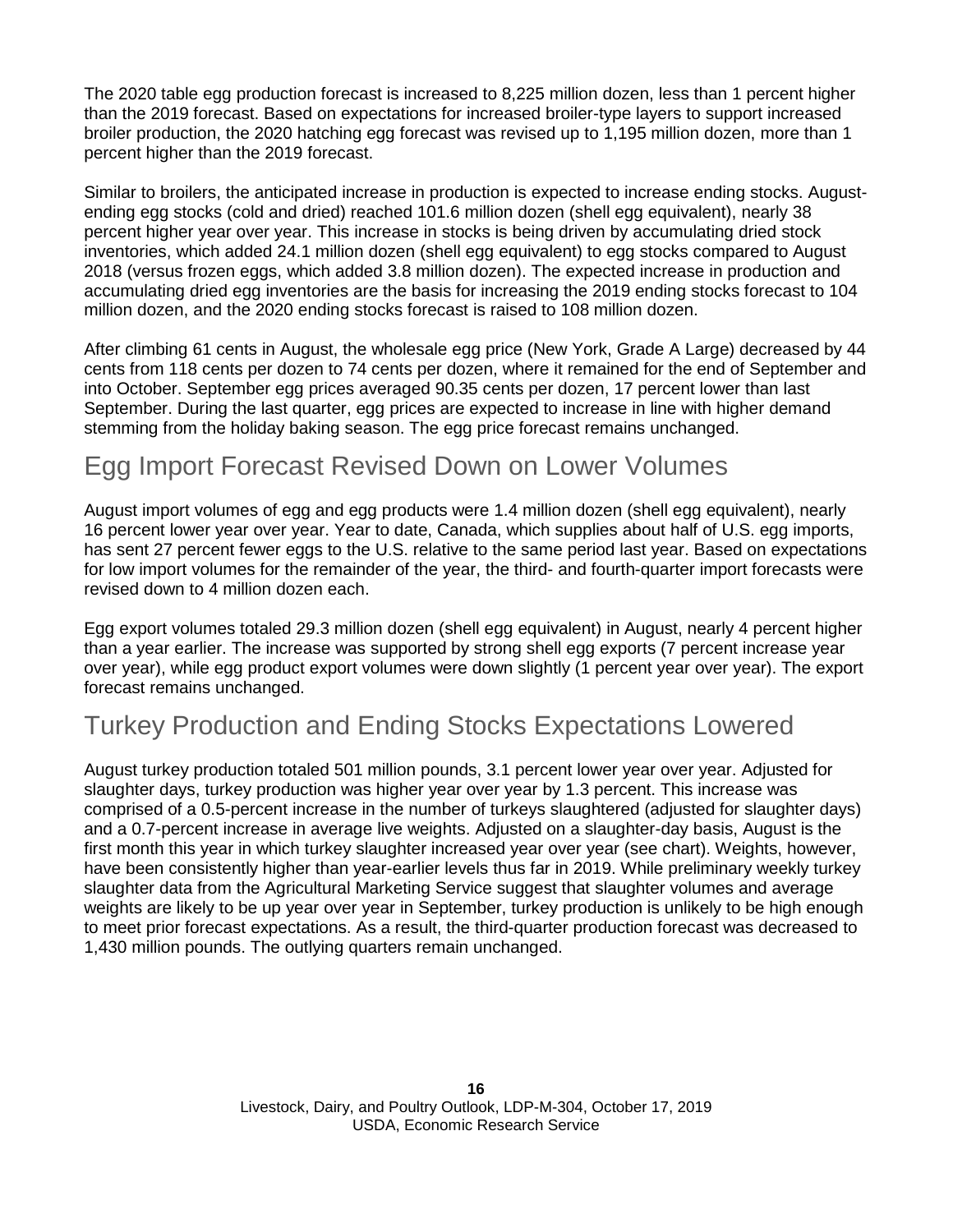

#### **Year-over-year change in turkey slaughter and average live weights (2019/2018)**

Source: USDA, Economic Research Service calculations using data from USDA, Agricultural Marketing Service.

August ending stocks were 563 million pounds, more than 7 percent lower year over year. Turkey stocks have been trending lower year over year for the last several months (see chart) and are expected to remain below year-earlier levels for the remainder of the year—particularly given tighter turkey supplies. The 2019 ending stock forecast was revised down to 265 million pounds, and the 2020 ending stock forecast was revised down to 285 million pounds.



#### **Year-over-year change in turkey ending stocks (2019/2018)**

Source: USDA, Economic Research Service calculations using data from USDA, National Agricultural Statistical Service.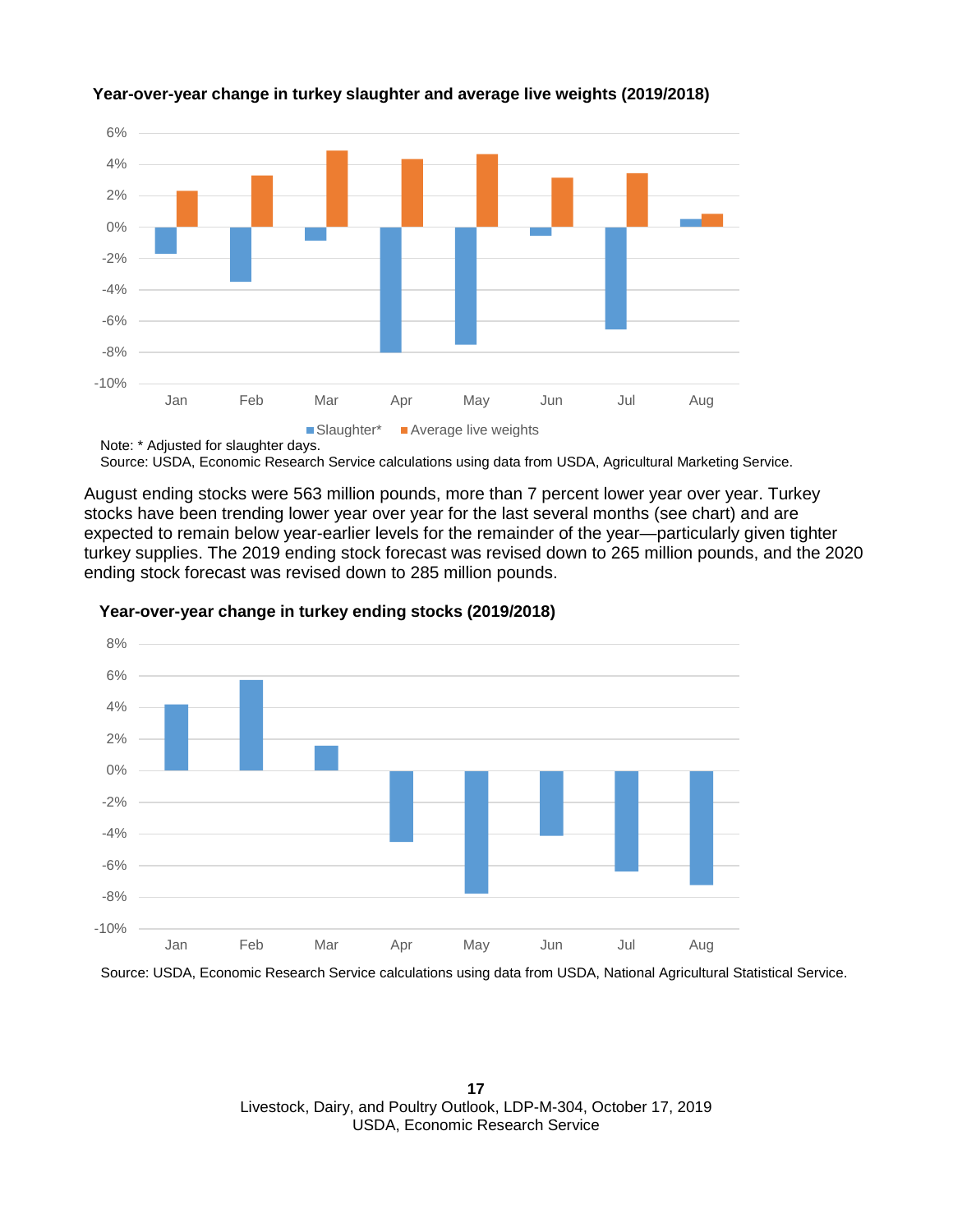## Turkey Price and Export Forecast Increased

Whole hen wholesale prices averaged 93.8 cents per pound in September, 14.2 percent higher than last year. Weekly prices trended higher during September, starting the month at 91.38 cents per pound and ending at 98.28 cents. Consistent with seasonal patterns, it is expected that prices will continue to strengthen leading into the Thanksgiving holiday season (see chart), which is the basis for increasing the fourth-quarter price forecast to 95 cents per pound.



Source: USDA, Economic Research Service calculations using data from USDA, Agricultural Marketing Service.

Turkey export volumes reached 58.1 million pounds in August, nearly 21 percent higher year over year. Exports to Mexico—which represent approximately 60 percent of U.S. turkey exports—were particularly high, increasing by 40 percent year over year. Based on expectations that demand will continue to strengthen, the third and fourth quarter export forecasts were increased to 160 million pounds and 165 million pounds, respectively. The 2020 export forecast was increased to 660 million pounds.

### Suggested Citation

*Livestock, Dairy, and Poultry Outlook*, LDP-M-304, U.S. Department of Agriculture, Economic Research Service, October 17, 2019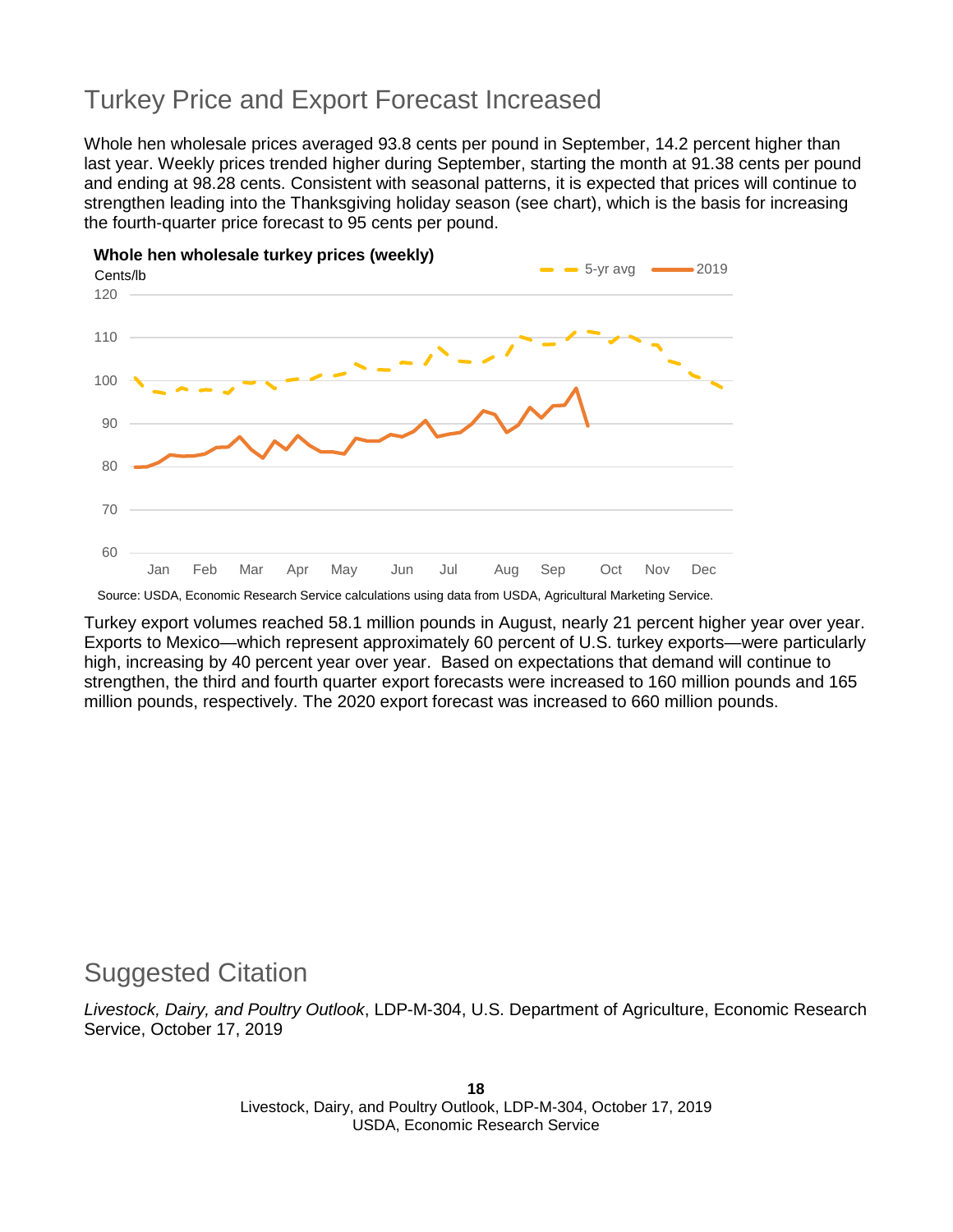| U.S. red meat and poultry forecasts                                                                                                                                                                                                                                                                                                      |                                                                                                                             |                                                                        |                                                                                             |                                                                      |                                                                |                                                                       |                                                            |                                                                                                   |                                                                                                      |                                                                                               | Ξ                                                                     |                                                                                     |                                                                                                                                                                                       |                                                                                                  |                                                   | 2019                        |                                                                     |                                                                       |                                                          |                                        |                                                           |                         |                                                         |                                                                                                 |
|------------------------------------------------------------------------------------------------------------------------------------------------------------------------------------------------------------------------------------------------------------------------------------------------------------------------------------------|-----------------------------------------------------------------------------------------------------------------------------|------------------------------------------------------------------------|---------------------------------------------------------------------------------------------|----------------------------------------------------------------------|----------------------------------------------------------------|-----------------------------------------------------------------------|------------------------------------------------------------|---------------------------------------------------------------------------------------------------|------------------------------------------------------------------------------------------------------|-----------------------------------------------------------------------------------------------|-----------------------------------------------------------------------|-------------------------------------------------------------------------------------|---------------------------------------------------------------------------------------------------------------------------------------------------------------------------------------|--------------------------------------------------------------------------------------------------|---------------------------------------------------|-----------------------------|---------------------------------------------------------------------|-----------------------------------------------------------------------|----------------------------------------------------------|----------------------------------------|-----------------------------------------------------------|-------------------------|---------------------------------------------------------|-------------------------------------------------------------------------------------------------|
|                                                                                                                                                                                                                                                                                                                                          |                                                                                                                             |                                                                        | Ξ                                                                                           | ₹                                                                    | Annual                                                         |                                                                       |                                                            | ≣                                                                                                 | ₹                                                                                                    | Annual                                                                                        |                                                                       |                                                                                     |                                                                                                                                                                                       |                                                                                                  | Amual                                             |                             |                                                                     | Ξ                                                                     | ₹                                                        | Annual                                 |                                                           |                         | Ξ                                                       | Annual                                                                                          |
| Production, million lb<br>Beef<br>Pork<br>Turkeys<br>Broilers<br>Lamb and mutton                                                                                                                                                                                                                                                         | 6230<br>00.039<br>00.039<br>1,435<br><b>SE6'S</b>                                                                           | $\begin{array}{c} 6.18 \\ 5.96 \\ 1.520 \\ 1.520 \\ 1.520 \end{array}$ | e e a man<br>13 a man<br>1, 1, 1, 1,                                                        | 10,065<br>lisii<br>6,62%<br>6,648                                    | 24,941<br>050<br>1190<br>25,221<br>5,981                       | 645<br>1973<br>1.48<br>6,305                                          | 645<br>1958<br>1958<br>1958                                | $6.736$<br>$0.251$<br>$10.551$<br>1.479                                                           | 10,472<br>6,796<br>6,742<br>1,533                                                                    | 41,662<br>25,584<br>145<br>26,187<br>5,981                                                    | 10,385<br>66<br>SP9<br>6,466                                          | 10,687<br>6,726<br>6,325<br>8,39<br>1.477                                           | 155<br>10.940<br>1551<br>618'9                                                                                                                                                        | 3550<br>2023<br>2038                                                                             | 26,315<br>26,315<br>26,878                        | $0.33334846$ 11:46          | $889$<br>$550$<br>$550$<br>$550$<br>$550$                           | 695<br>1140<br>1143                                                   | ទីភ្នំ<br>ស្រុះ<br>ស្រុះរ                                | ಸ್ಟ್ ಸ್ಟ್ರೆ<br>ಸ್ಟ್ ಸ್ಟ್ರೋ<br>ಕ್ಟ್ರೀಟ್ | 6,27<br>27<br>18 % 8 %                                    | 7.150<br>6.825<br>1.190 | 695<br>11156<br>1146                                    | $\begin{array}{c} 27.670 \\ 23.680 \\ 107.41 \\ 5.910 \\ 82.25 \\ 82.25 \end{array}$            |
| Table eggs, mil. doz.<br>Fotal red meat & poultry                                                                                                                                                                                                                                                                                        | 23,834<br>1.812                                                                                                             | 24,119<br>1,846                                                        | 24,623<br>1,895                                                                             | 25,038<br>1,957                                                      | 97,614<br>605'                                                 | 24,617<br>1,928                                                       | 24,621<br>1,934                                            | 25,197<br>1,953                                                                                   | 25,734<br>Z66°1                                                                                      | 100,169<br>7,807                                                                              | 25,130<br>0001                                                        | 25,410<br>1,970                                                                     | $25,704$<br>$2,003$                                                                                                                                                                   | 26,191<br>2,039                                                                                  | $102,435$<br>$7,952$                              | 25.264<br>2,018             | 26,000<br>2,041                                                     | 26.628<br>2.040                                                       | 26.874<br>2.065                                          | 104.767<br>8.164                       | 25,978<br>2,035                                           | $\frac{26.823}{2.050}$  | 27.173<br>2.055                                         |                                                                                                 |
| Per capita disappearance, retail Ib 1/<br>Beef<br>Pork<br>Broilers<br>Lamb and mutton<br>Turkeys                                                                                                                                                                                                                                         | 13 13 0 13 13<br>16 16 19 19 19                                                                                             | 11<br>2010<br>2010                                                     | $\frac{1}{4}$ $\frac{1}{3}$ $\frac{0}{0}$ $\frac{0}{4}$ $\frac{4}{3}$                       | $\frac{13}{30} \frac{0}{30} \frac{21}{30}$                           | $28 - 8$<br>$-6 - 8$<br>$-6 - 8$<br>$-6$<br>$-6$               | $\frac{1}{2}$ $\frac{1}{2}$ $\frac{3}{2}$ $\frac{5}{2}$ $\frac{9}{2}$ | $\frac{11}{3} \frac{1}{3} \frac{5}{9} \frac{2}{9}$         | $\frac{1}{4}$ $\frac{1}{4}$ $\frac{1}{4}$ $\frac{1}{4}$ $\frac{1}{4}$ $\frac{1}{4}$ $\frac{1}{4}$ | $\frac{1}{2}$ $\frac{1}{2}$ $\frac{3}{2}$ $\frac{6}{3}$ $\frac{7}{3}$                                | $2301 - 910$                                                                                  | $\frac{1}{3}$ $\frac{1}{6}$ $\frac{0}{3}$ $\frac{0}{1}$ $\frac{1}{3}$ | $\frac{1}{2}$ $\frac{1}{2}$ $\frac{1}{2}$ $\frac{1}{2}$ $\frac{1}{3}$ $\frac{1}{8}$ | $\frac{1}{4}$ $\frac{1}{4}$ $\frac{1}{4}$ $\frac{1}{4}$ $\frac{1}{4}$ $\frac{1}{4}$ $\frac{1}{4}$ $\frac{1}{4}$ $\frac{1}{4}$ $\frac{1}{4}$ $\frac{1}{4}$ $\frac{1}{4}$ $\frac{1}{4}$ | $\frac{1}{4}$ $\frac{1}{8}$ $\frac{0}{9}$ $\frac{5}{8}$ $\frac{4}{9}$                            | $28 - 87 - 87$                                    | 550 000                     | $\begin{array}{c} 11 & 0 & 0 \\ 1 & 0 & 0 \\ 0 & 0 & 0 \end{array}$ | $\frac{1}{4}$ $\frac{1}{3}$ $\frac{1}{3}$ $\frac{1}{3}$ $\frac{3}{3}$ | $\frac{11}{3}$ $\frac{3}{3}$ $\frac{3}{4}$ $\frac{4}{3}$ | 22133                                  | $\frac{13}{3}$ $\frac{13}{3}$ $\frac{3}{4}$ $\frac{9}{4}$ | 평경3 <sup>월</sup> 경      | $\frac{1}{3}$ $\frac{1}{3}$ $\frac{3}{3}$ $\frac{3}{3}$ | 2311<br>2312<br>2323<br>2321                                                                    |
| Eggs, number<br>Total red meat & poultry                                                                                                                                                                                                                                                                                                 | $$2.9$<br>$68.3$                                                                                                            | 53.0                                                                   | 53.7<br>68.2                                                                                | 54.9                                                                 | 214.6<br>275.2                                                 | 53.2<br>69.4                                                          | 53.3                                                       | 70.9                                                                                              | 55.9                                                                                                 | 217.2<br>281.8                                                                                | 53.4                                                                  | 54.4                                                                                | 55.0                                                                                                                                                                                  | 56.6                                                                                             | 219.5<br>284.0                                    | 53.6<br>71.8                | $55.5$                                                              | 55.9                                                                  | 56.7                                                     | 221.7<br>289.5                         | 53.7                                                      | 55.9                    | 56.5                                                    |                                                                                                 |
| Market prices<br>Choice steers, 5-area Direct, \$/cwt<br>Cutter Cows, National L.E., Scovt<br>Eggs, New York, cents/doz<br>Broilers, national composite, cents/lb<br>Natl base cost, 51-52 % lean, live equivalent, \$/cwt<br>Choice slaughter lambs, St Joseph, \$/cwt<br>Feeder steers, Ok City, S/cwt<br>l'urkeys, national, cents/lb | $\frac{12}{3}$ $\frac{4}{3}$ $\frac{4}{3}$ $\frac{3}{2}$ $\frac{17}{12}$<br>$\frac{17}{12}$<br>155.83<br>34.81<br>$73.50\,$ | 75.87<br>139.35<br>146.49<br>127.68<br>53.71<br>93.0<br>67.9           | 140.66<br>113.26<br>73.16<br>162.47<br>$\begin{array}{c} 49.26 \\ 81.7 \\ 71.6 \end{array}$ | 107.69<br>$\frac{142.71}{37.02}$<br>128.30<br>57.75<br>78.0<br>116.5 | 145.32<br>142.82<br>120.86<br>$46.16$<br>84.3<br>85.7<br>70.07 | 142.34<br>129.56<br>49.73<br>$62.63\,$<br>122.96                      | 132.76<br>167.94<br>51.70<br>69.55<br>$\frac{104.7}{74.7}$ | 112.46<br>87.98<br>55.59<br>172.40<br>94.9<br>102.1                                               | 44.89<br>136.92<br>58.68<br>117.88<br>154.88<br>$\begin{array}{c} 86.1 \\ 88.0 \\ 147.0 \end{array}$ | 65.16<br>154.90<br>121.52<br>145.08<br>$50.48$<br>$9.3.5$<br>$100.9$                          | 49.12<br>09'19<br>146.29<br>136.83<br>95.7<br>P.9.4<br>125.60         | 47.91<br>61.32<br>143.05<br>154.86<br>115.1<br>79.6<br>116.72                       | 147.95<br>57.74<br>110.83<br>$\begin{array}{c} 43.88 \\ 3.54 \\ -2.88 \end{array}$                                                                                                    | $\begin{array}{r} 111.332 \\ 141.90 \\ 134.90 \\ 124.90 \\ 125.6 \\ 125.6 \\ \hline \end{array}$ |                                                   | 1252336<br>125356<br>125366 | 1885<br>889585858<br>8898585                                        |                                                                       | <b>EENEZERE</b>                                          | $2883 + 557$                           | នួនឧត្តរនេង                                               | 33535355                | 528884                                                  | $\frac{11}{21}$ $\frac{11}{21}$ $\frac{11}{21}$ $\frac{11}{21}$ $\frac{11}{21}$ $\frac{11}{21}$ |
| Note: Forecasts are in bold<br>J.S. trade, million Ib, carcass wt. equivalent<br>Beef & veal imports<br>Beef & veal exports<br>Live swine imports (thousand head)<br>Turkey exports<br>Broiler exports<br>Pork imports<br>Pork exports<br>Lanb and mutton imports                                                                        | 53<br>12 2 3 3 3 3 4 3 4<br>14 8 3 3 3 8 9 3 4 4 8                                                                          |                                                                        | 금<br>그룹 XX 금급을                                                                              | 76<br>1922<br>1,413<br>1,413                                         | 6,645<br>5,657<br>5,657                                        | នៃ ដូងស្តី<br>អង្គរបស់ ដូង                                            | 6815828<br>1928<br>1,458                                   | $\frac{128}{22888}$<br>$\frac{168}{296}$                                                          | 1.544<br>1.785<br>1.394<br>E<br>2880                                                                 | $\begin{array}{c} 2.87 \\ 2.99 \\ 1.18 \\ 1.11 \\ 1.11 \\ 1.11 \\ 1.1$<br>6.78<br>S.<br>S.S97 | មិនខ្ញុំ<br>ស្ថិត្តិ និងដូ                                            | ខេត្ត នី នី ដី អ្នី                                                                 | 1,785<br>ន្លខ្លួនដូ<br>$\frac{141}{1,258}$                                                                                                                                            |                                                                                                  | $3.388$<br>$3.388$<br>$3.388$<br>$3.36$<br>$3.35$ | ន្តដូនអ្នក<br>និងដូន        | នៃ គម្ពី ដូច គម្ពី<br>ដូច ដូច គូ                                    | ឌ ន៍ ដូនី នី ក្នុង<br>នី ដូនី នី នី នី នី នី នី                       | ឌុំ នូង ខ្លួន ។<br>នូង ខ្លួន មន្ត្រី                     | 38882162                               | ន៍ ខី នី នី នី នី ដី                                      | ន្ទីដូនខ្លួនដូ          | នអុកទីដូនីដុំ                                           | 3 8 4 5 4 5 6 6<br>8 5 4 8 7 9 6 6                                                              |
| 1/ Per capita meat and egg disappearance data are calculated thangthe Resident Pus Armed Forces Overseas series from the Census Bureau of the Department of Commerce                                                                                                                                                                     |                                                                                                                             |                                                                        |                                                                                             |                                                                      |                                                                |                                                                       |                                                            |                                                                                                   |                                                                                                      |                                                                                               |                                                                       |                                                                                     |                                                                                                                                                                                       |                                                                                                  |                                                   |                             |                                                                     |                                                                       |                                                          |                                        |                                                           |                         |                                                         |                                                                                                 |

Source: World Agficultual Spply and Demand Estimates and Supporting Materials.<br>Forfurtherinformation, contact: Midred M. Haley, mitaley@ass.usda.gov<br>Updated 10/15/2019 For further information, contact: Mildred M. Haley, mhaley Source: World Agricultural Supply and Demand Estimates and Supporting Materials.

**Updated 10/15/2019**

@ers.usda.gov

Livestock, Dairy, and Poultry Outlook, LDP-M-304, October 17, 2019 USDA, Economic Research Service

19